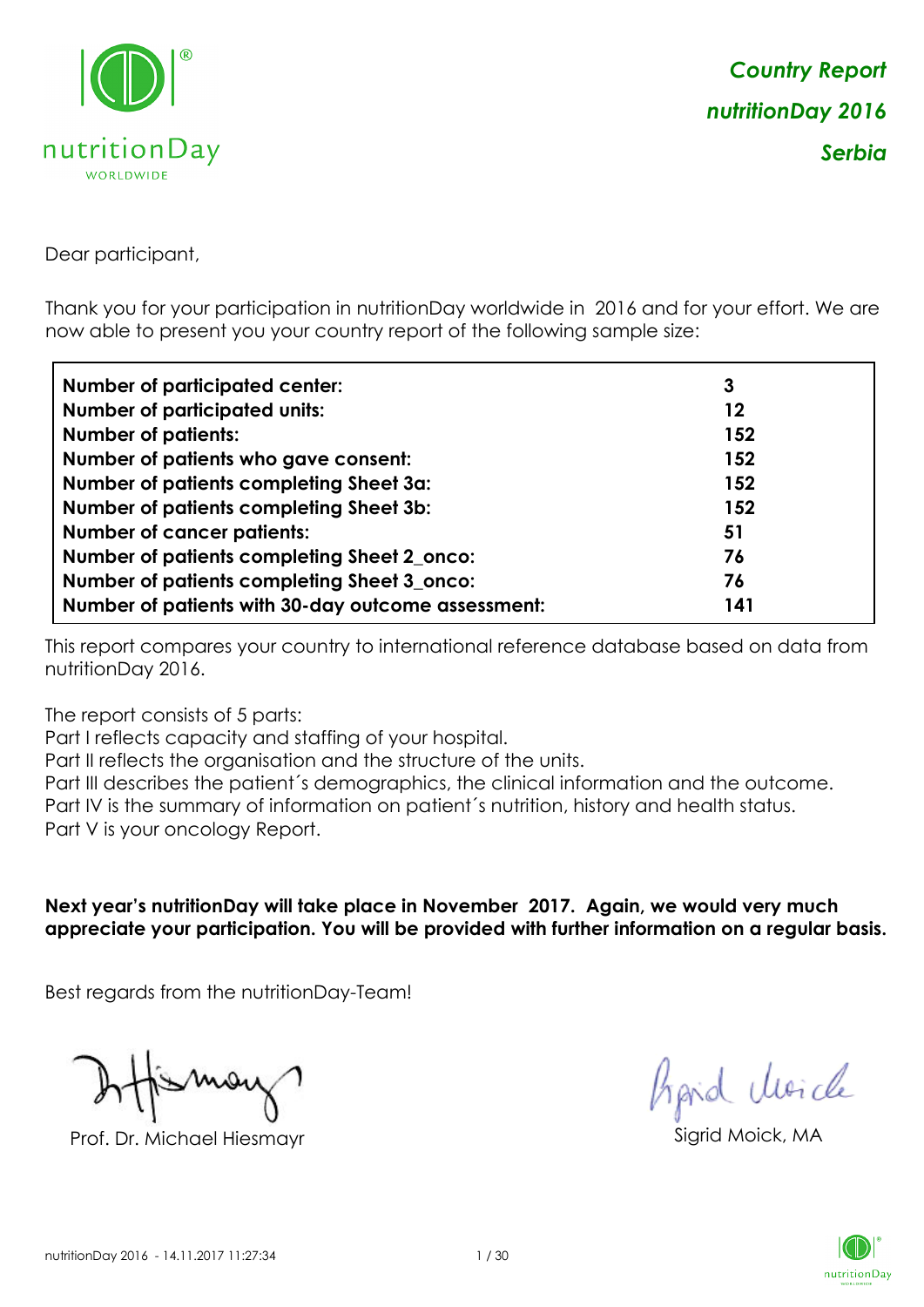# *I. Hospital capacity and staffing ("Hospital sheet")*

|                                                                                    | <b>YOUR RESULTS</b> | <b>REFERENCE RESULTS</b> |
|------------------------------------------------------------------------------------|---------------------|--------------------------|
| 1. Total number of beds in hospital                                                | 245 [138-855]       | 305 [180-526]            |
|                                                                                    |                     |                          |
| 2. Total number of admissions in the hospital last year                            | 6713 [3857-27886]   | 17891 [8741-38415]       |
|                                                                                    |                     |                          |
| 3. Total number of staff in the hospital                                           |                     |                          |
| <b>Total medical doctors</b>                                                       | 61 [36-379]         | 162 [65-328]             |
| <b>Medical specialists</b>                                                         | 50 [29-346]         | 108 [44-210]             |
| Medical non-specialists                                                            | 11 [7-33]           | 35 [12-81]               |
| <b>Nurses</b>                                                                      | 190 [111-582]       | 346 [124-710]            |
| <b>Dieticians</b>                                                                  | $1[1-1]$            | $4[1-8]$                 |
| <b>Nutritionists</b>                                                               | $1 [0-1]$           | $1[0-4]$                 |
| Pharmacists                                                                        | $1[1-5]$            | $6[3-14]$                |
| Kitchen staff                                                                      | $8[5-47]$           | 28 [11-55]               |
|                                                                                    |                     |                          |
| <b>Full time equivalent</b>                                                        |                     |                          |
| <b>Total medical doctors</b>                                                       | 10 [10-10]          | 126 [56-296]             |
| <b>Medical specialists</b>                                                         | $8[8-8]$            | 88 [44-210]              |
| Medical non-specialists                                                            | $2[2-2]$            | 33 [11-83]               |
| <b>Nurses</b>                                                                      | 190 [111-582]       | 317 [123-726]            |
| <b>Dieticians</b>                                                                  | $1[1-1]$            | $4[1-7]$                 |
| <b>Nutritionists</b>                                                               | $1[1-1]$            | $1[0-4]$                 |
| Pharmacists                                                                        | $1[1-1]$            | $5[2-11]$                |
| Kitchen staff                                                                      | $2[2-2]$            | 25 [12-50]               |
|                                                                                    |                     |                          |
| 4. Does the hospital have a nutrition care strategy?                               |                     | 269 (76.0%) Yes          |
|                                                                                    |                     |                          |
| 5. Which nutrition-related standards or routine activities exist in your hospital? |                     |                          |
| Nutrition training is available                                                    | 3 (100%) Yes        | 226 (63.8%) Yes          |
| Nutrition steering committee is available                                          |                     | 207 (58.5%) Yes          |
| Quality indicators are recorded and reported to national<br>or regional level      |                     | 139 (39.3%) Yes          |
| Quality indicators are used for internal benchmarking                              |                     | 171 (48.3%) Yes          |
| Patient feedback about food and food service is collected<br>using a questionnaire |                     | 250 (70.6%) Yes          |
| None                                                                               |                     | 30 (8.5%) Yes            |
| No answer given                                                                    |                     |                          |

### **6. Which codes are available /routinely used in your hospital for billing and reimbursement purposes?**

| Codes available            |               |                 |
|----------------------------|---------------|-----------------|
| <b>Nutrition Support</b>   | 1 (33.3%) Yes | 175 (49.4%) Yes |
| Oral nutrition supplements | 1 (33.3%) Yes | 141 (39.8%) Yes |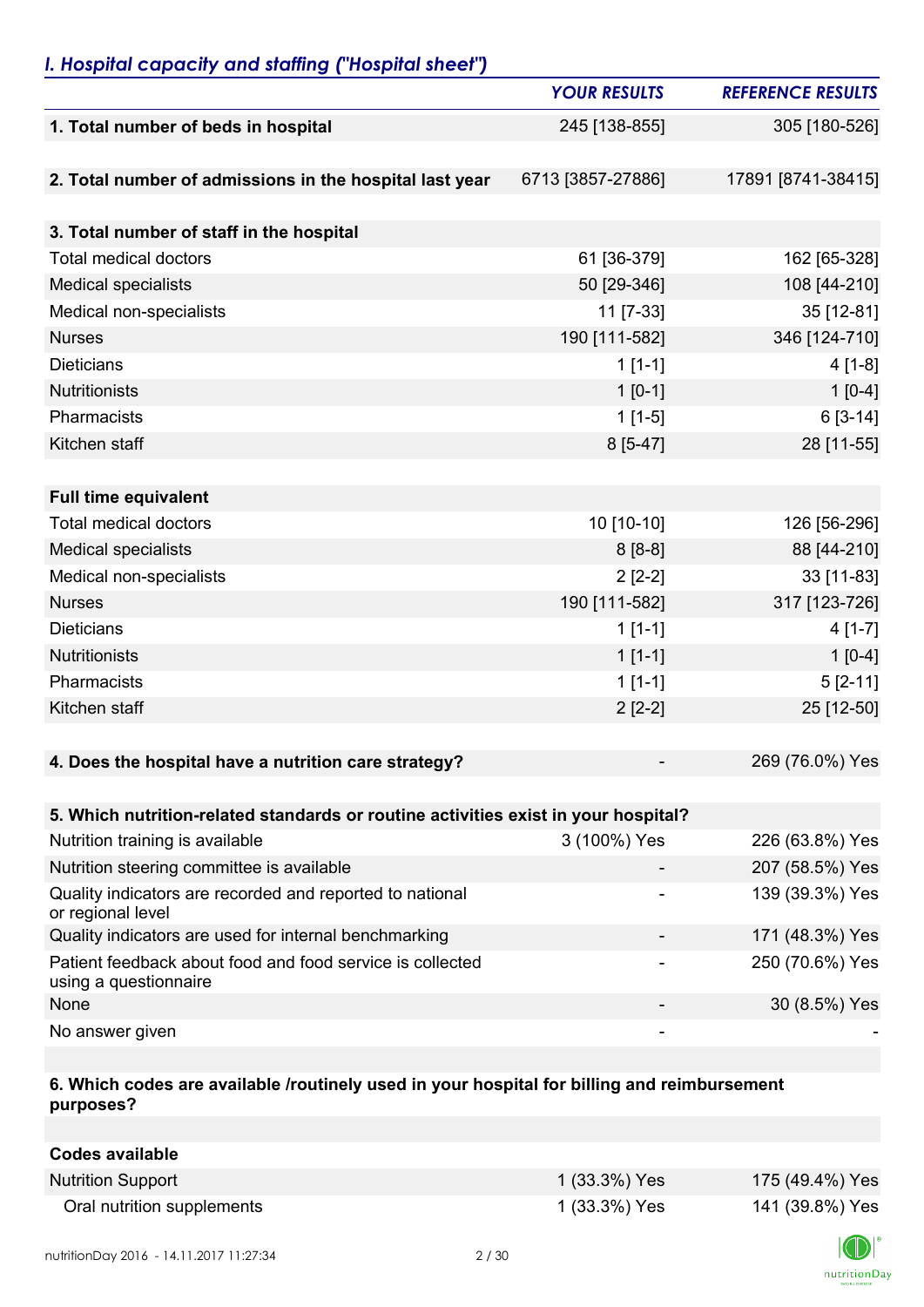| Parenteral nutrition                                      | 1 (33.3%) Yes            | 202 (57.1%) Yes |
|-----------------------------------------------------------|--------------------------|-----------------|
| <b>Enteral nutrition</b>                                  |                          | 167 (47.2%) Yes |
| Dietary counseling                                        |                          | 120 (33.9%) Yes |
| Specific dietary interventions                            |                          | 104 (29.4%) Yes |
| Screening for malnutrition                                |                          | 88 (24.9%) Yes  |
| <b>Risk of malnutrition</b>                               |                          | 90 (25.4%) Yes  |
| Malnutrition (in general)                                 |                          | 170 (48.0%) Yes |
| Severity of malnutrition (i.e. mild, moderate, severe)    | $\overline{\phantom{a}}$ | 154 (43.5%) Yes |
| No information available from billing/finance/controlling | 1 (33.3%) Yes            | 55 (15.5%) Yes  |
| No answer given                                           |                          | 28 (7.9%)       |
|                                                           |                          |                 |
| <b>Codes routinely used</b>                               |                          |                 |
| <b>Nutrition Support</b>                                  | 1 (33.3%) Yes            | 139 (39.3%) Yes |
| Oral nutrition supplements                                | 1 (33.3%) Yes            | 111 (31.4%) Yes |
| Parenteral nutrition                                      | 1 (33.3%) Yes            | 177 (50.0%) Yes |
| <b>Enteral nutrition</b>                                  | -                        | 145 (41.0%) Yes |
| Dietary counseling                                        |                          | 88 (24.9%) Yes  |
| Specific dietary interventions                            |                          | 84 (23.7%) Yes  |
| Screening for malnutrition                                |                          | 68 (19.2%) Yes  |
| Risk of malnutrition                                      |                          | 61 (17.2%) Yes  |
| Malnutrition (in general)                                 |                          | 138 (39.0%) Yes |
| Severity of malnutrition (i.e. mild, moderate, severe)    | -                        | 126 (35.6%) Yes |
| No information available from billing/finance/controlling | 2 (66.7%) Yes            | 68 (19.2%) Yes  |
| No answer given                                           |                          | 42 (11.9%)      |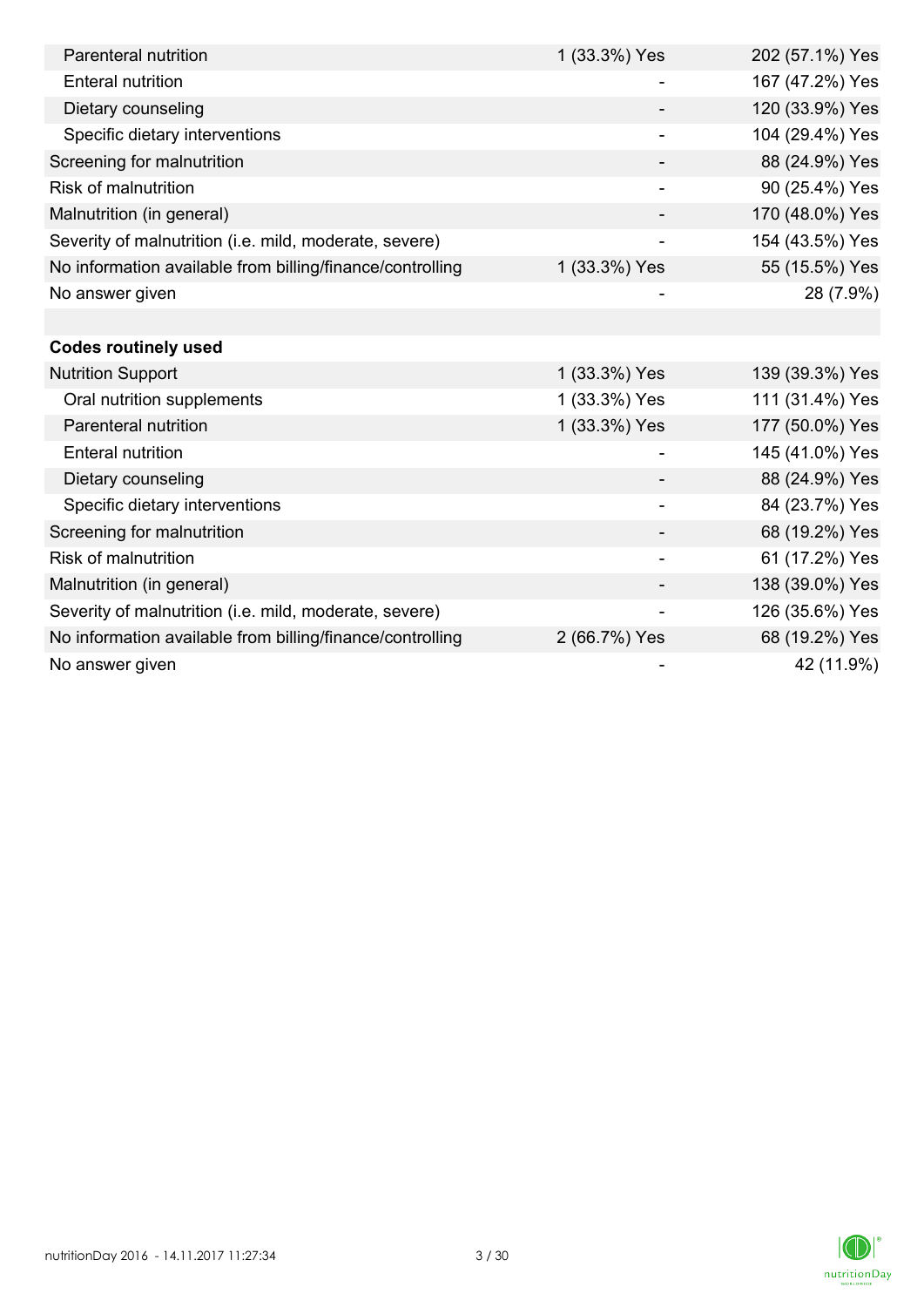# *II. Unit organisation and structures ("Sheet 1a/1b")*

|                                                                       | <b>YOUR RESULTS</b> | <b>REFERENCE RESULTS</b> |
|-----------------------------------------------------------------------|---------------------|--------------------------|
|                                                                       |                     |                          |
| Internal Medicine / General                                           | ۰                   | 92 (20.0%)               |
| Internal Medicine / Cardiology                                        |                     | 26 (5.7%)                |
| Internal Medicine / Gastroenterology & hepatology                     |                     | 31(6.8%)                 |
| Internal Medicine / Geriatrics                                        |                     | 37 (8.1%)                |
| Internal Medicine / Infectious diseases                               |                     | $5(1.1\%)$               |
| Internal Medicine / Nephrology                                        |                     | $5(1.1\%)$               |
| Internal Medicine / Oncology (incl. radiotherapy)                     | $1(8.3\%)$          | 35 (7.6%)                |
| Interdisciplinary                                                     |                     | $21(4.6\%)$              |
| Long term care                                                        |                     | 7(1.5%)                  |
| Neurology                                                             |                     | $14(3.1\%)$              |
| Surgery / General                                                     | 10 (83.3%)          | 82 (17.9%)               |
| Surgery/ Cardiac/Vascular/Thoracic                                    |                     | $6(1.3\%)$               |
| Surgery / Neurosurgery                                                |                     | $4(0.9\%)$               |
| Surgery / Orthopedic                                                  |                     | 19 (4.1%)                |
| Trauma                                                                |                     | 7(1.5%)                  |
| Ear Nose Throat (ENT)                                                 |                     | 7(1.5%)                  |
| Gynecology / Obstetrics                                               |                     | $10(2.2\%)$              |
| Pediatrics                                                            |                     |                          |
| Psychiatry                                                            |                     | 3(0.7%)                  |
| <b>Others</b>                                                         | $1(8.3\%)$          | 48 (10.5%)               |
|                                                                       |                     |                          |
| 2. Number of registered inpatients at noon                            | 19 [15-26]          | 24 [17-35]               |
|                                                                       |                     |                          |
| 3. Total bed capacity of the unit                                     | 27 [21-28]          | 31 [25-44]               |
|                                                                       |                     |                          |
| 4. Number of each type of staff in the unit for TODAY's morning shift |                     |                          |
|                                                                       |                     |                          |
| <b>Fully trained</b>                                                  |                     |                          |
| <b>Medical doctors</b>                                                | $5[4-6]$            | $4[2-8]$                 |
| <b>Nurses</b>                                                         | $6[5-6]$            | $5[4-8]$                 |
| Nursing aides                                                         | $0 [0-0]$           | $2[1-4]$                 |
| <b>Dieticians</b>                                                     | $0 [0-0]$           | $1[0-1]$                 |
| <b>Nutritionists</b>                                                  | $0 [0-0]$           | $0[0-1]$                 |
| Administrative staff                                                  | $0 [0-0]$           | $1[0-2]$                 |
| Other staff involved in patient care                                  | $0 [0-0]$           | $1[0-3]$                 |
|                                                                       |                     |                          |
| In training                                                           |                     |                          |
| <b>Medical doctors</b>                                                | $2[1-2]$            | $1[0-3]$                 |
| <b>Medical students</b>                                               | $1[0-1]$            | $1[0-2]$                 |
| <b>Nurses</b>                                                         | $0 [0-0]$           | $1[0-3]$                 |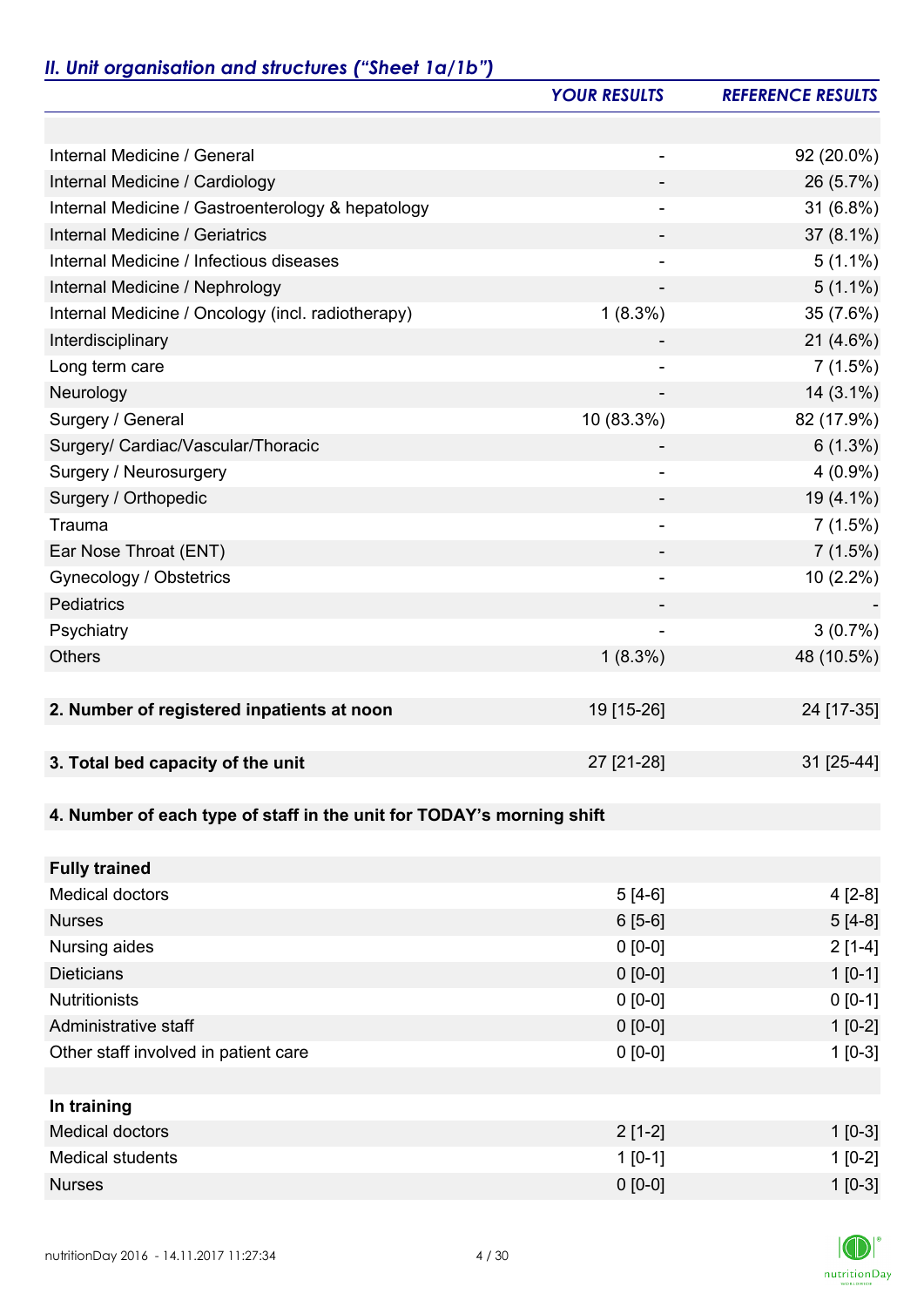| Nursing aides                                                                                       | $0 [0-0]$                | $0 [0-0]$       |
|-----------------------------------------------------------------------------------------------------|--------------------------|-----------------|
| <b>Dieticians</b>                                                                                   | $0 [0-0]$                | $0 [0-0]$       |
| <b>Nutritionists</b>                                                                                | $0 [0-0]$                | $0[0-0]$        |
| Other staff involved in patient care                                                                | $0 [0-0]$                | $0 [0-0]$       |
|                                                                                                     |                          |                 |
| 5. Is there a nutrition support team in your hospital<br>available?                                 | 3 (25.0%) Yes            | 323 (73.6%) Yes |
|                                                                                                     |                          |                 |
| 6. Does the unit have a nutrition care strategy?                                                    | 7 (58.3%) Yes            | 316 (72.0%) Yes |
| 7. Is there a person in your unit responsible for<br>nutrition care?                                | 4 (33.3%) Yes            | 317 (72.2%) Yes |
| 8. Is there a dietician, nutritionist or dietetic assistant<br>available for your unit?             | 7 (58.3%) Yes            | 395 (90.0%) Yes |
| 9. Is specific staff responsible for providing feeding<br>assistance to patients during meal times? | 11 (91.7%) Yes           | 268 (61.0%) Yes |
| 10. How do you MAINLY screen/monitor patients for<br>malnutrition?                                  |                          |                 |
| At admission                                                                                        |                          |                 |
| No routine screening                                                                                |                          | 45 (9.8%) Yes   |
| No fixed criteria                                                                                   |                          | 10 (2.2%) Yes   |
| Experience / visual assessment only                                                                 | 7 (58.3%) Yes            | 43 (9.4%) Yes   |
| Weighing / BMI only                                                                                 | 5 (41.7%) Yes            | 66 (14.4%) Yes  |
| <b>Nutritional Risk Screening (NRS) 2002</b>                                                        |                          | 131 (28.5%) Yes |
| Malnutrition Universal Screening Tool (MUST)                                                        |                          | 28 (6.1%) Yes   |
| Malnutrition Screening tool (MST)                                                                   |                          | 42 (9.2%) Yes   |
| <b>SNAQ</b>                                                                                         |                          | 2 (0.44%) Yes   |
| Other formal tool                                                                                   |                          | 70 (15.3%) Yes  |
| I do not know                                                                                       |                          | 2 (0.44%) Yes   |
| Missing                                                                                             | $\overline{\phantom{a}}$ | 20 (4.4%)       |
|                                                                                                     |                          |                 |
| <b>During hospital stay</b>                                                                         |                          |                 |
| No routine monitoring                                                                               | 1 (8.3%) Yes             | 43 (9.4%) Yes   |
| No fixed criteria                                                                                   | 1 (8.3%) Yes             | 44 (9.6%) Yes   |
| Experience / visual assessment only                                                                 | 8 (66.7%) Yes            | 90 (19.6%) Yes  |
| Weighing / BMI only                                                                                 | 2 (16.7%) Yes            | 132 (28.8%) Yes |
| Other formal tool                                                                                   |                          | 121 (26.4%) Yes |
| I do not know                                                                                       |                          | 9 (2.0%) Yes    |
| Missing                                                                                             |                          | 20 (4.4%)       |
| 11a. Do you routinely use guidelines or standards for<br>nutrition care?                            | 4 (33.3%) Yes            | 343 (78.7%) Yes |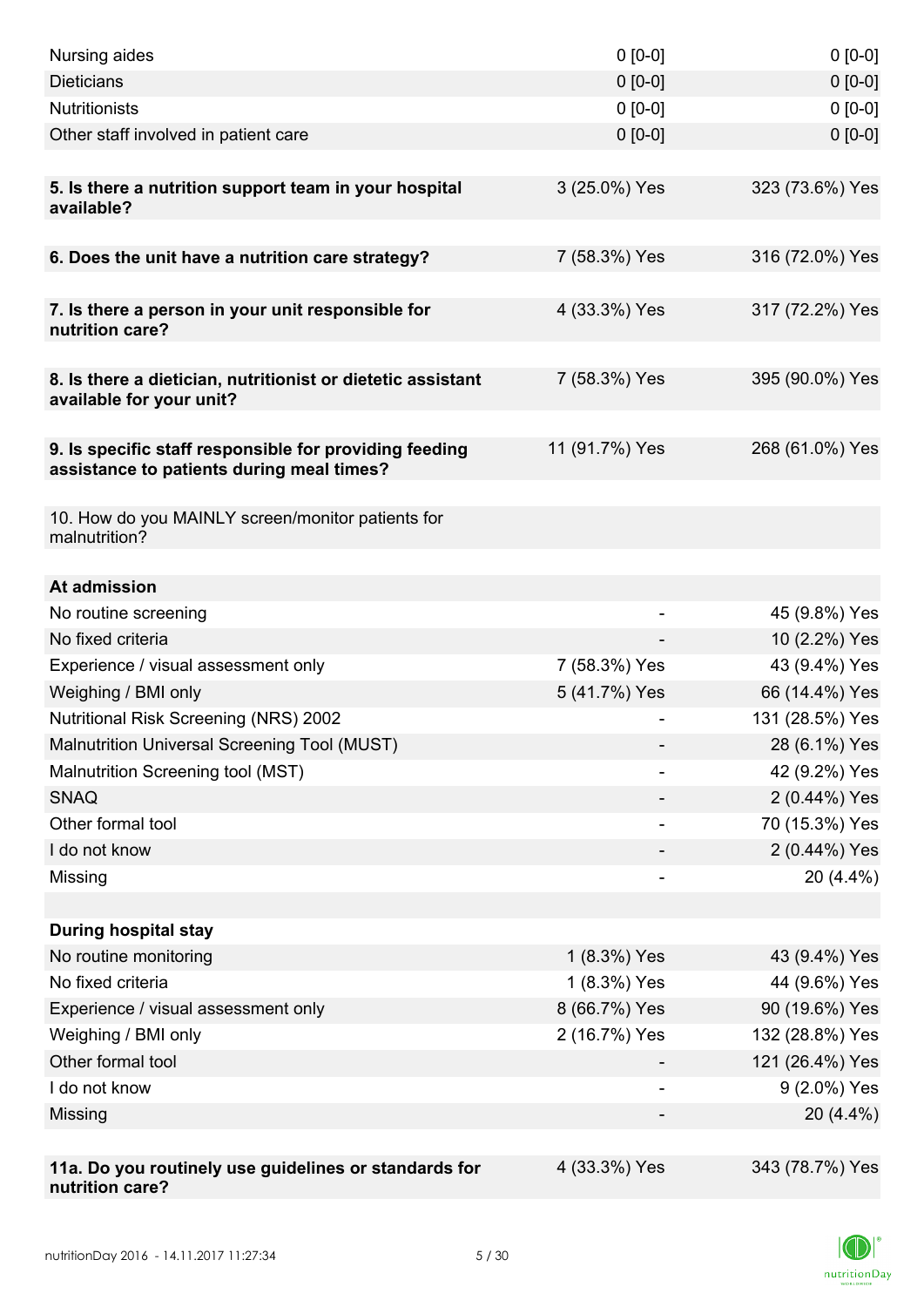| 11b. If yes, which one is mainly used?  |               |                 |
|-----------------------------------------|---------------|-----------------|
| International guidelines                |               | 86 (25.1%) Yes  |
| National guidelines                     |               | 56 (16.3%) Yes  |
| Standards on hospital level             |               | 115 (33.5%) Yes |
| Standards on unit level                 | 3 (75.0%) Yes | 23 (6.7%) Yes   |
| Individual patient nutrition care plans | 1 (25.0%) Yes | 56 (16.3%) Yes  |
| Other                                   | -             | 4 (1.2%) Yes    |
| Missing                                 |               | 3(0.87%)        |
|                                         |               |                 |

# **12. What is routinely done in your unit for given patient groups?**

| At risk                                                    |                |                 |
|------------------------------------------------------------|----------------|-----------------|
| Watchful waiting                                           | 7 (58.3%) Yes  | 139 (30.3%) Yes |
| Discuss nutrition care activities during ward rounds       | 6 (50.0%) Yes  | 192 (41.8%) Yes |
| Develop an individual nutrition care plan                  | 8 (66.7%) Yes  | 246 (53.6%) Yes |
| Initiate treatment / nutrition intervention                | 7 (58.3%) Yes  | 277 (60.3%) Yes |
| Consult a nutrition expert (dietician, nutritionist, etc.) | 9 (75.0%) Yes  | 285 (62.1%) Yes |
| Consult a medical professional                             | 9 (75.0%) Yes  | 172 (37.5%) Yes |
| Calculate energy requirements                              | 4 (33.3%) Yes  | 232 (50.5%) Yes |
| Calculate protein requirements                             | 3 (25.0%) Yes  | 226 (49.2%) Yes |
|                                                            |                |                 |
| <b>Malnourished</b>                                        |                |                 |
| Watchful waiting                                           | 5 (41.7%) Yes  | 98 (21.4%) Yes  |
| Discuss nutrition care activities during ward rounds       | 6 (50.0%) Yes  | 208 (45.3%) Yes |
| Develop an individual nutrition care plan                  | 8 (66.7%) Yes  | 258 (56.2%) Yes |
| Initiate treatment / nutrition intervention                | 10 (83.3%) Yes | 304 (66.2%) Yes |
| Consult a nutrition expert (dietician, nutritionist, etc.) | 8 (66.7%) Yes  | 284 (61.9%) Yes |
| Consult a medical professional                             | 8 (66.7%) Yes  | 183 (39.9%) Yes |
| Calculate energy requirements                              | 7 (58.3%) Yes  | 261 (56.9%) Yes |
| Calculate protein requirements                             | 4 (33.3%) Yes  | 257 (56.0%) Yes |
|                                                            |                |                 |
| <b>Every patient</b>                                       |                |                 |
| Watchful waiting                                           | 4 (33.3%) Yes  | 193 (42.0%) Yes |
| Discuss nutrition care activities during ward rounds       |                | 126 (27.5%) Yes |
| Develop an individual nutrition care plan                  | 2 (16.7%) Yes  | 74 (16.1%) Yes  |
| Initiate treatment / nutrition intervention                | 2 (16.7%) Yes  | 57 (12.4%) Yes  |
| Consult a nutrition expert (dietician, nutritionist, etc.) |                | 73 (15.9%) Yes  |
| Consult a medical professional                             | 3 (25.0%) Yes  | 101 (22.0%) Yes |
| Calculate energy requirements                              |                | 50 (10.9%) Yes  |
| Calculate protein requirements                             |                | 44 (9.6%) Yes   |
|                                                            |                |                 |
| <b>Never</b>                                               |                |                 |
| Watchful waiting                                           | 1 (8.3%) Yes   | 34 (7.4%) Yes   |
| Discuss nutrition care activities during ward rounds       | 3 (25.0%) Yes  | 38 (8.3%) Yes   |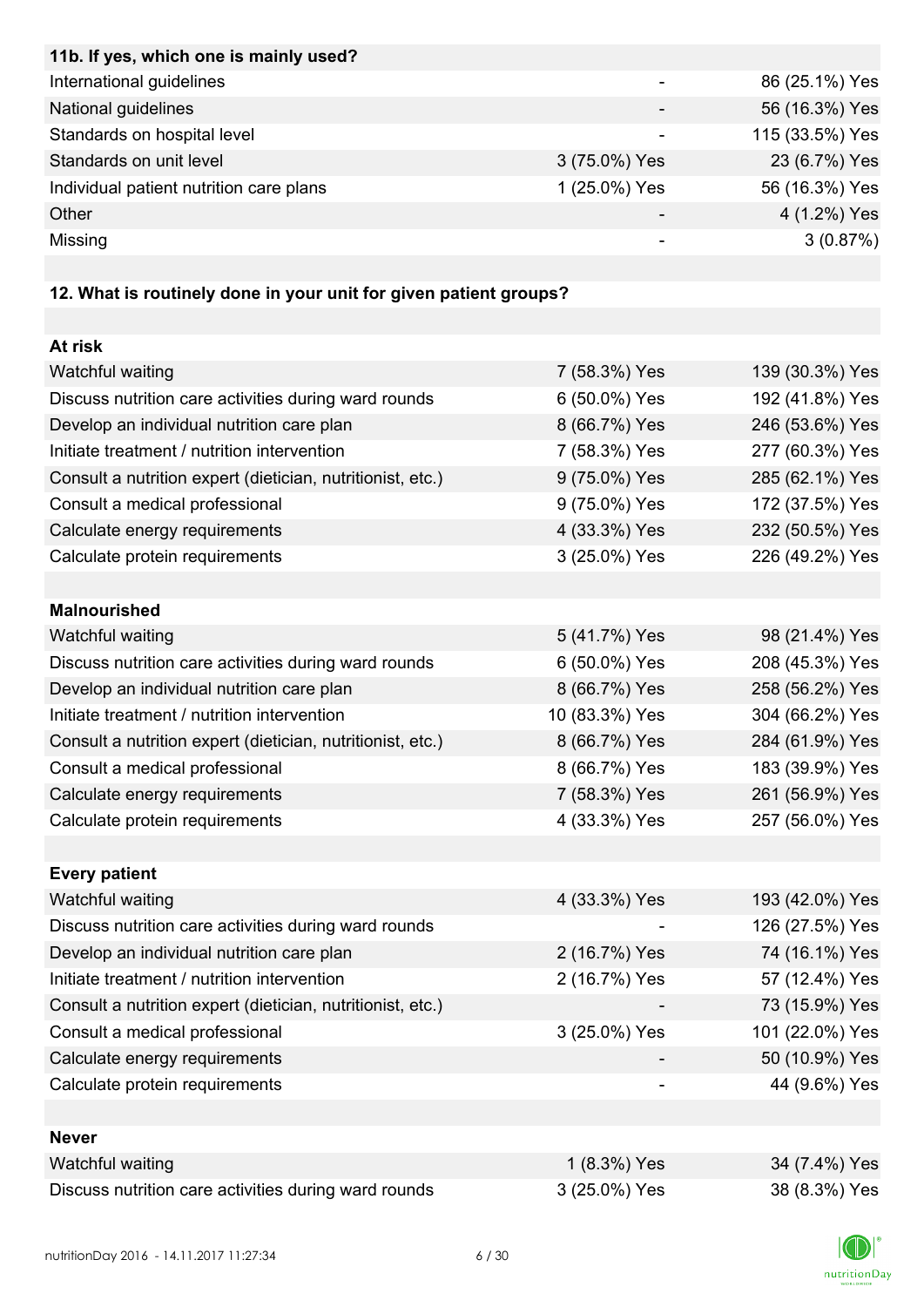| Develop an individual nutrition care plan                          | 1 (8.3%) Yes  | 31 (6.8%) Yes   |
|--------------------------------------------------------------------|---------------|-----------------|
| Initiate treatment / nutrition intervention                        |               | 6 (1.3%) Yes    |
| Consult a nutrition expert (dietician, nutritionist, etc.)         | 1 (8.3%) Yes  | 8 (1.7%) Yes    |
| Consult a medical professional                                     |               | 49 (10.7%) Yes  |
| Calculate energy requirements                                      | 2 (16.7%) Yes | 50 (10.9%) Yes  |
| Calculate protein requirements                                     | 4 (33.3%) Yes | 54 (11.8%) Yes  |
|                                                                    |               |                 |
| I do not know                                                      |               |                 |
| Watchful waiting                                                   | 3 (25.0%) Yes | 20 (4.4%) Yes   |
| Discuss nutrition care activities during ward rounds               | 2 (16.7%) Yes | 10 (2.2%) Yes   |
| Develop an individual nutrition care plan                          | 1 (8.3%) Yes  | 5 (1.1%) Yes    |
| Initiate treatment / nutrition intervention                        | 1 (8.3%) Yes  | 4 (0.87%) Yes   |
| Consult a nutrition expert (dietician, nutritionist, etc.)         |               | 4 (0.87%) Yes   |
| Consult a medical professional                                     | 1 (8.3%) Yes  | 18 (3.9%) Yes   |
| Calculate energy requirements                                      | 3 (25.0%) Yes | 11 (2.4%) Yes   |
| Calculate protein requirements                                     | 3 (25.0%) Yes | 13 (2.8%) Yes   |
|                                                                    |               |                 |
| 13. When do you routinely weigh your patients?                     |               |                 |
| at admission                                                       | 5 (41.7%) Yes | 291 (63.4%) Yes |
| Within 24 hours                                                    |               | 64 (13.9%) Yes  |
| Within 48 hours                                                    |               | 20 (4.4%) Yes   |
| Within 72 hours                                                    |               | 13 (2.8%) Yes   |
| Every week                                                         | 1 (8.3%) Yes  | 152 (33.1%) Yes |
| Occasionally                                                       | 7 (58.3%) Yes | 59 (12.9%) Yes  |
| When requested                                                     | 3 (25.0%) Yes | 207 (45.1%) Yes |
| At discharge                                                       |               | 20 (4.4%) Yes   |
| Never                                                              | 1 (8.3%) Yes  | 8 (1.7%) Yes    |
| I do not know                                                      |               | 1 (0.22%) Yes   |
| No answer given                                                    | $3(5.0\%)$    | 22 (4.8%)       |
|                                                                    |               |                 |
| 14. What do you do to support adequate food intake of patients?    |               |                 |
| Offer additional meals or in between snacks                        | 5 (41.7%) Yes | 338 (73.6%) Yes |
| Offer meal choices                                                 | 5 (41.7%) Yes | 336 (73.2%) Yes |
| Offer different portion sizes                                      | 2 (16.7%) Yes | 282 (61.4%) Yes |
| Consider food presentation                                         | 1 (8.3%) Yes  | 192 (41.8%) Yes |
| Change food texture/consistency as needed                          | 8 (66.7%) Yes | 376 (81.9%) Yes |
| Consider patient problems with eating and drinking                 | 7 (58.3%) Yes | 372 (81.0%) Yes |
| Ensure that mealtimes are undisturbed/protected<br>mealtime policy | 1 (8.3%) Yes  | 51 (11.1%) Yes  |
| Promote positive eating environment                                | 2 (16.7%) Yes | 82 (17.9%) Yes  |
| Consider cultural/religious preferences                            | 3 (25.0%) Yes | 188 (41.0%) Yes |
| Consider patient allergies / intolerances                          | 4 (33.3%) Yes | 214 (46.6%) Yes |
| Other                                                              | 2 (16.7%) Yes | 29 (6.3%) Yes   |
| I do not know                                                      |               | 6 (1.3%) Yes    |
| No answer given                                                    |               | 20 (4.4%)       |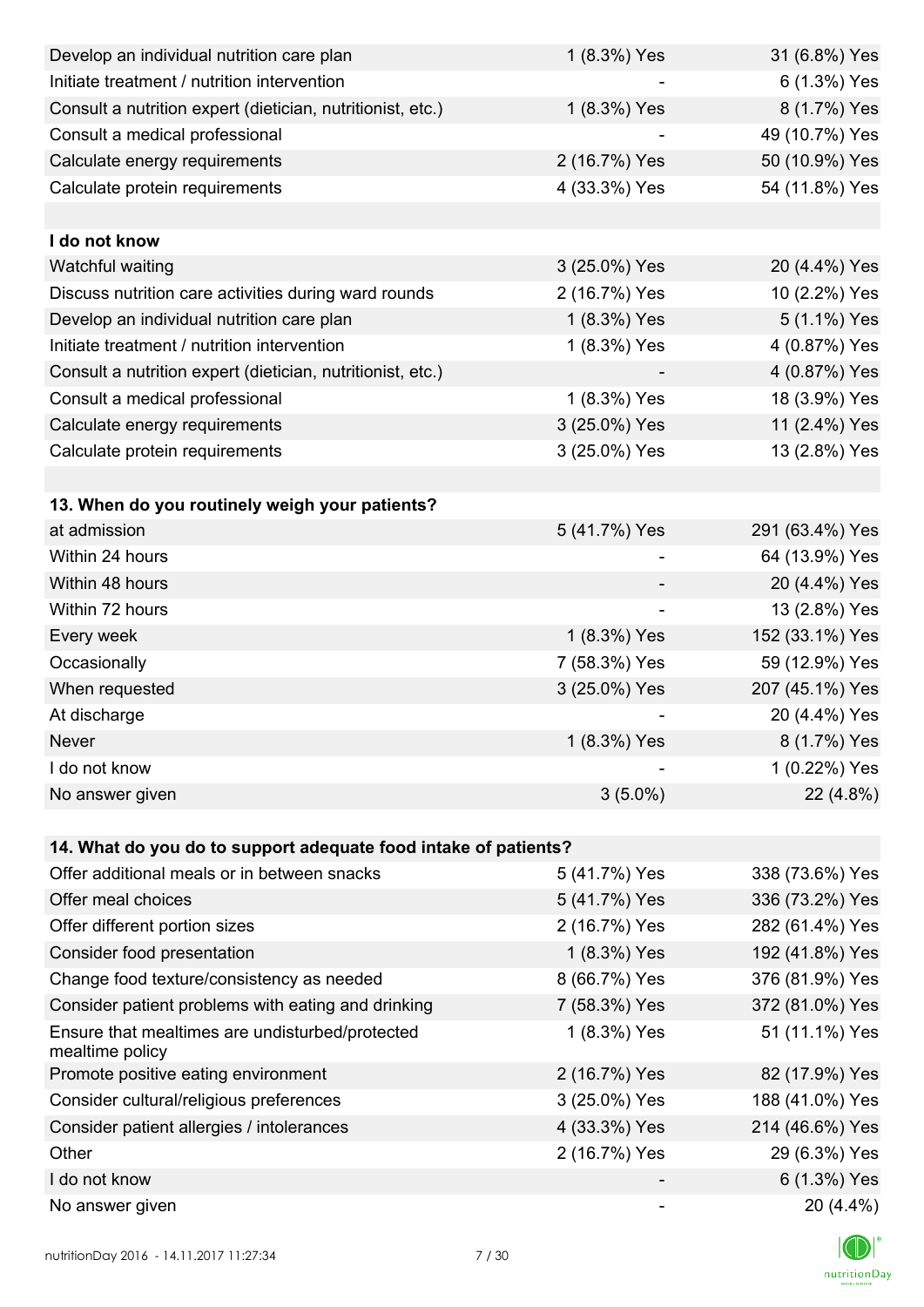| 15. Which nutrition-related standards or routine activities exist in your unit?     |                |                 |
|-------------------------------------------------------------------------------------|----------------|-----------------|
| Nutrition training is available                                                     | 6 (50.0%) Yes  | 257 (56.0%) Yes |
| Reporting of nutrition related information to hospital<br>managers                  |                | 201 (43.8%) Yes |
| Quality indicators are recorded and reported to national<br>or regional level       |                | 123 (26.8%) Yes |
| Quality indicators are used for internal benchmarking                               | 1 (8.3%) Yes   | 166 (36.2%) Yes |
| Patient feedback about food and food service is collected<br>using a questionnaire  | 5 (41.7%) Yes  | 291 (63.4%) Yes |
| None                                                                                | 3 (25.0%) Yes  | 21 (4.6%) Yes   |
| I do not know                                                                       |                | 11 (2.4%) Yes   |
| No answer given                                                                     |                | 36 (7.8%)       |
|                                                                                     |                |                 |
| 16. At admission what is asked and documented?                                      |                |                 |
| Change in weight                                                                    | 11 (91.7%) Yes | 358 (78.0%) Yes |
| Eating habits/difficulties                                                          | 9 (75.0%) Yes  | 336 (73.2%) Yes |
| Nutrition before admission                                                          | 6 (50.0%) Yes  | 260 (56.6%) Yes |
| None                                                                                |                | 9 (2.0%) Yes    |
| I do not know                                                                       |                | 5 (1.1%) Yes    |
| No answer given                                                                     |                | 38 (8.3%)       |
|                                                                                     |                |                 |
| 17. On what forms is there a specific part about eating, nutrition or malnutrition? |                |                 |
|                                                                                     |                |                 |
| a. Patient Record has a section for                                                 |                |                 |
| indicating if the patient is malnourished or at risk of<br>malnutrition             | 4 (33.3%) Yes  | 323 (70.4%) Yes |
| nutrition treatment                                                                 | 5 (41.7%) Yes  | 270 (58.8%) Yes |
| None                                                                                | 2 (16.7%) Yes  | 30 (6.5%) Yes   |

I do not know 5 (41.7%) Yes 270 (58.8%) Yes

**b. Discharge Letter ...**

| summarizes nutrition treatment received during stay | 4 (33.3%) Yes            | 162 (35.3%) Yes |
|-----------------------------------------------------|--------------------------|-----------------|
| makes future nutrition-related recommendations      | 9 (75.0%) Yes            | 258 (56.2%) Yes |
| None                                                | 2 (16.7%) Yes            | 56 (12.2%) Yes  |
| I do not know                                       | $\overline{\phantom{0}}$ | 23 (5.0%) Yes   |
|                                                     |                          |                 |

#### **18. Do you provide brochures about malnutrition to at risk/malnourished patients?**

| 19. Who filled in this sheet? |               |                 |
|-------------------------------|---------------|-----------------|
| Head staff                    |               | 117 (25.5%) Yes |
| Dietician                     |               | 236 (51.4%) Yes |
| <b>Nurse</b>                  | 8 (66.7%) Yes | 124 (27.0%) Yes |
| Physician                     | 8 (66.7%) Yes | 72 (15.7%) Yes  |
| Administrative staff          |               | 4 (0.87%) Yes   |



4 (33.3%) Yes 162 (43.9%) Yes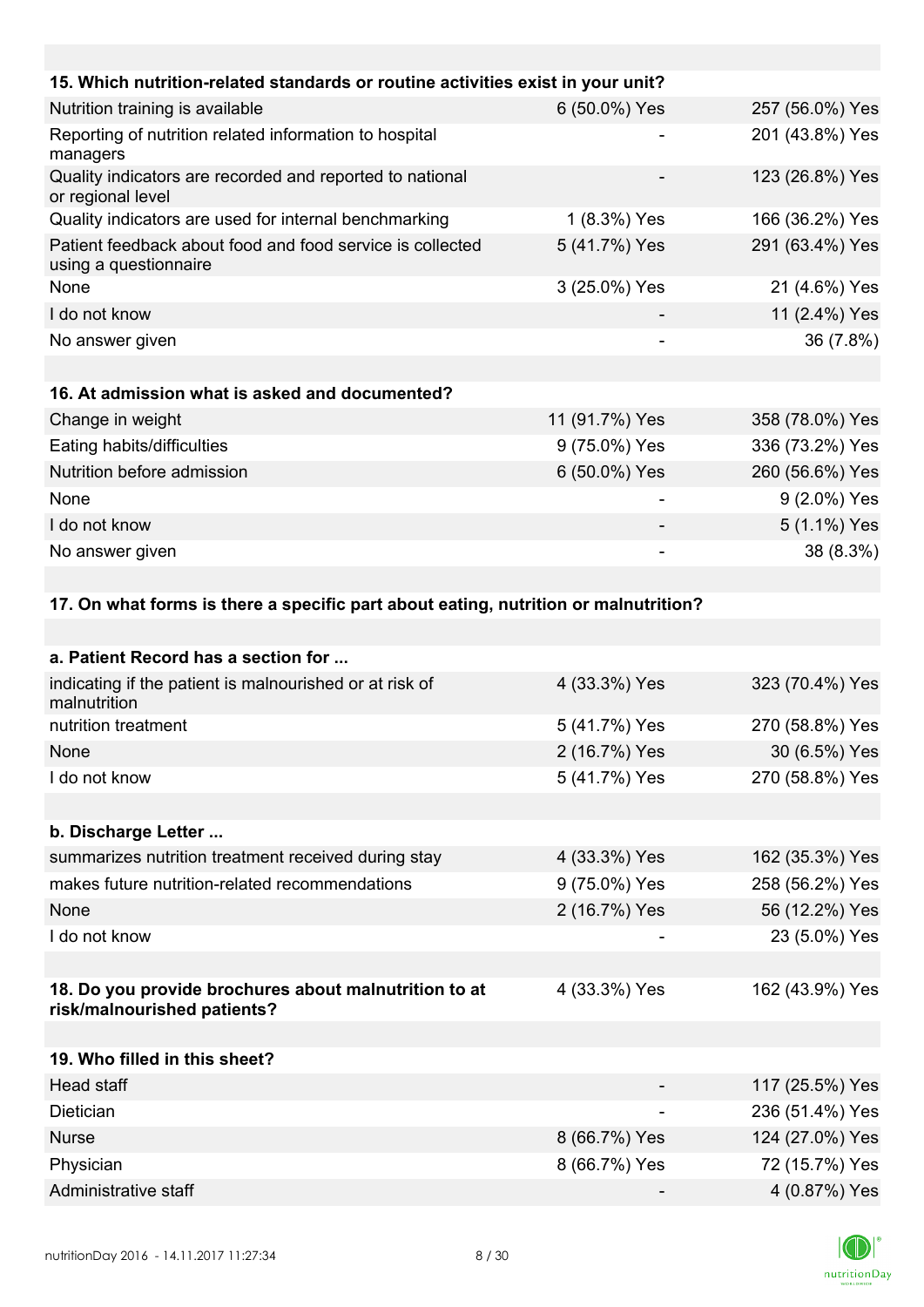| Other         | -                        | 7 (1.5%) Yes             |
|---------------|--------------------------|--------------------------|
| None          | $\overline{\phantom{0}}$ | $\overline{\phantom{0}}$ |
| I do not know | $\overline{\phantom{0}}$ | 3 (0.65%) Yes            |

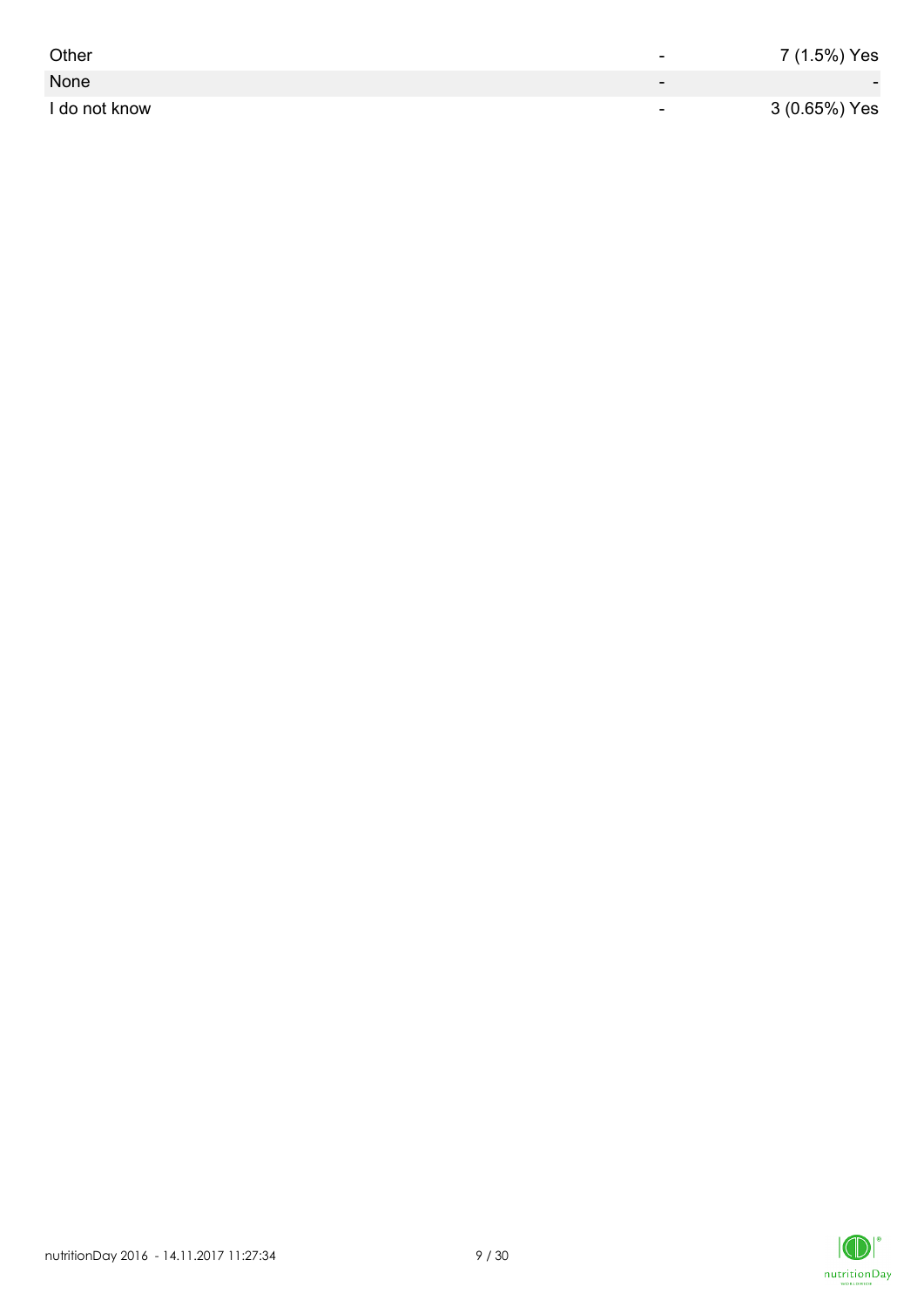|                                                                                         | <b>YOUR RESULTS</b> | <b>REFERENCE RESULTS</b> |
|-----------------------------------------------------------------------------------------|---------------------|--------------------------|
|                                                                                         |                     |                          |
| Total                                                                                   | 152                 | 8743                     |
| Age                                                                                     | 62 [53-70]          | 67 [53-78]               |
| Female                                                                                  | 65 (42.8%)          | 4410 (50.4%)             |
| Weight                                                                                  | 75.7±15.5           | 69.1±18.8                |
| Height                                                                                  | 172±10              | 164±10                   |
| <b>BMI</b>                                                                              | $25.4 \pm 4.3$      | $25.5 \pm 6.0$           |
| 1. This hospital admission was                                                          |                     |                          |
| planned                                                                                 | 133 (87.5%)         | 3052 (34.9%)             |
| an emergency                                                                            | 19 (12.5%)          | 5037 (57.6%)             |
| I do not know                                                                           |                     | 654 (7.5%)               |
| No answer given                                                                         |                     |                          |
|                                                                                         |                     |                          |
| 2a. Diagnosis at admission                                                              |                     |                          |
| 0100 Infectious and parasitic diseases                                                  | 1(0.66%)            | 801 (9.2%)               |
| 0200 Neoplasms                                                                          | 74 (48.7%)          | 1381 (15.8%)             |
| 0300 Blood and bloodforming organs and the immune<br>mechanism                          | 4(2.6%)             | 578 (6.6%)               |
| 0400 Endocrine, nutritional and metabolic diseases                                      | $11(7.2\%)$         | 1043 (11.9%)             |
| 0500 Mental health                                                                      | $2(1.3\%)$          | 333 (3.8%)               |
| 0600 Nervous system                                                                     | $4(2.6\%)$          | 762 (8.7%)               |
| 0700 Eye and adnexa                                                                     | 1(0.66%)            | 131 (1.5%)               |
| 0800 Ear and mastoid process                                                            | 1(0.66%)            | 70 (0.80%)               |
| 0900 Circulatory system                                                                 | 29 (19.1%)          | 1723 (19.7%)             |
| 1000 Respiratory system                                                                 | $4(2.6\%)$          | 1358 (15.5%)             |
| 1100 Digestive system                                                                   | 91 (59.9%)          | 2210 (25.3%)             |
| 1200 Skin and subcutaneous tissue                                                       | 1(0.66%)            | 424 (4.8%)               |
| 1300 Musculoskeletal system and connective tissue                                       | $5(3.3\%)$          | 1276 (14.6%)             |
| 1400 Genitourinary system                                                               | 27 (17.8%)          | 809 (9.3%)               |
| 1500 Pregnancy, childbirth and the puerperium                                           |                     | 123 (1.4%)               |
| 1600 Conditions originating in the perinatal period                                     |                     | 21 (0.24%)               |
| 1700 Congenital/chromosomal abnormalities                                               |                     | $9(0.10\%)$              |
| 1800 Symptoms, signs, abnormal clinical/lab findings                                    | 10 (6.6%)           | 391 (4.5%)               |
| 1900 Injury, poisoning                                                                  | 1(0.66%)            | 276 (3.2%)               |
| 2000 External causes of morbidity and mortality (e.g.<br>transport accidents, assaults) | 1(0.66%)            | 156 (1.8%)               |
| 2100 Factors influencing health status and contact with<br>health services              |                     | 210 (2.4%)               |
| No answer given                                                                         |                     |                          |
|                                                                                         |                     |                          |
| 3. Which conditions/comorbidities does this patient have?                               |                     |                          |
| Cardiac insufficiency                                                                   | 12 (8.5%)           | 1569 (22.2%)             |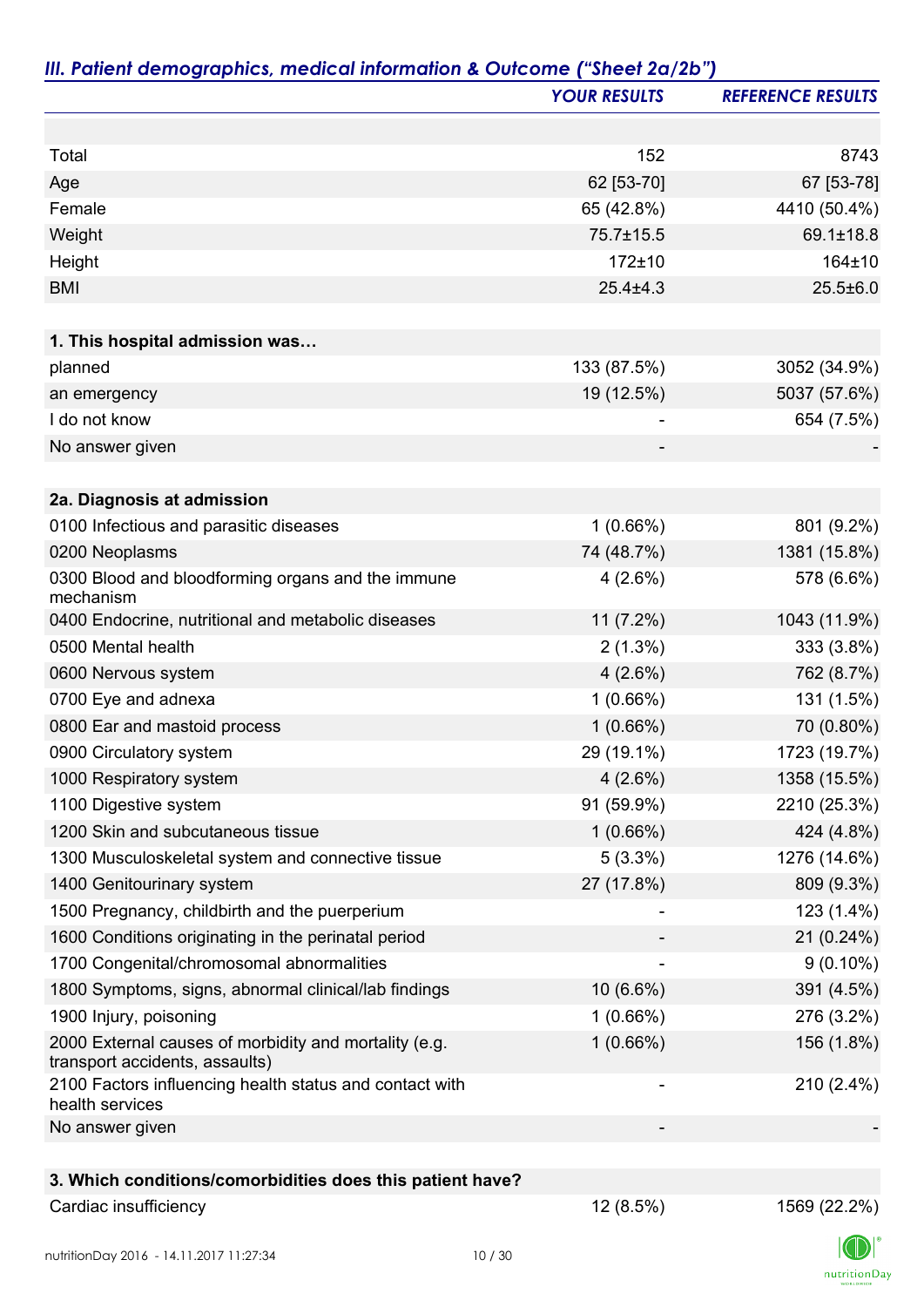| Myocardial infarction                                | 11(7.7%)    | 394 (5.8%)   |
|------------------------------------------------------|-------------|--------------|
| Chronic lung disease                                 | 13 (9.2%)   | 1080 (15.5%) |
| Cerebral vascular disease                            | 22 (15.2%)  | 745 (10.9%)  |
| Peripheral vascular disease                          | 21 (14.9%)  | 869 (12.6%)  |
| Chronic liver disease                                | 10 (7.0%)   | 441 (6.5%)   |
| Chronic kidney disease                               | 11 (7.9%)   | 821 (11.9%)  |
| <b>Diabetes</b>                                      | 20 (14.1%)  | 1899 (26.8%) |
| Cancer                                               | 51 (35.7%)  | 1733 (24.8%) |
| Infection                                            | $10(7.1\%)$ | 1103 (15.8%) |
| Dementia                                             |             | 374 (5.5%)   |
| Major depressive disorder                            | $2(1.4\%)$  | 377 (5.6%)   |
| Other chronic mental disorder                        | 5(3.5%)     | 378 (5.6%)   |
| Other chronic disease                                | 34 (24.1%)  | 1968 (27.8%) |
| None                                                 | 28 (18.4%)  | 1394 (15.9%) |
|                                                      |             |              |
| 4a. Previous operation during this hospital stay     |             |              |
| Yes, planned                                         | 66 (43.4%)  | 1743 (19.9%) |
| Yes, acute                                           | $3(2.0\%)$  | 539 (6.2%)   |
| <b>No</b>                                            | 75 (49.3%)  | 6145 (70.3%) |
| I do not know                                        |             | 126 (1.4%)   |
| Missing                                              | $8(5.3\%)$  | 190 (2.2%)   |
|                                                      |             |              |
| Days since operation                                 | $2[1-7]$    | 4 [1-13]     |
|                                                      |             |              |
| 4b. Planned operation during this hospital stay      |             |              |
| Yes, today or tomorrow                               | 7(4.6%)     | 738 (8.4%)   |
| Yes, later                                           | 52 (34.2%)  | 513 (5.9%)   |
| No                                                   | 78 (51.3%)  | 6496 (74.3%) |
| I do not know                                        | $2(1.3\%)$  | 414 (4.7%)   |
| Missing                                              | 13 (8.6%)   | 582 (6.7%)   |
|                                                      |             |              |
| 5. Previous ICU admission during this hospital stay? | 28 (18.4%)  | 934 (10.7%)  |
| (Yes)                                                |             |              |
|                                                      |             |              |
| 6. Is this patient terminally ill?                   | 6(3.9%)     | 630 (7.2%)   |
|                                                      |             |              |
| 7. Fluid status                                      |             |              |
| Normal                                               | 130 (85.5%) | 6866 (78.5%) |
| Overloaded                                           | $5(3.3\%)$  | 500 (5.7%)   |
| Dehydrated                                           | 12 (7.9%)   | 450 (5.1%)   |
| I do not know                                        | $5(3.3\%)$  | 927 (10.6%)  |
| Missing                                              |             |              |
|                                                      |             |              |
| 8. Number of different medications planned           |             |              |
| Oral                                                 | $2[0-4]$    | $5[2-8]$     |
|                                                      |             |              |
| nutritionDay 2016 - 14.11.2017 11:27:34              | 11/30       |              |

 $\textsf{nutritionDay}$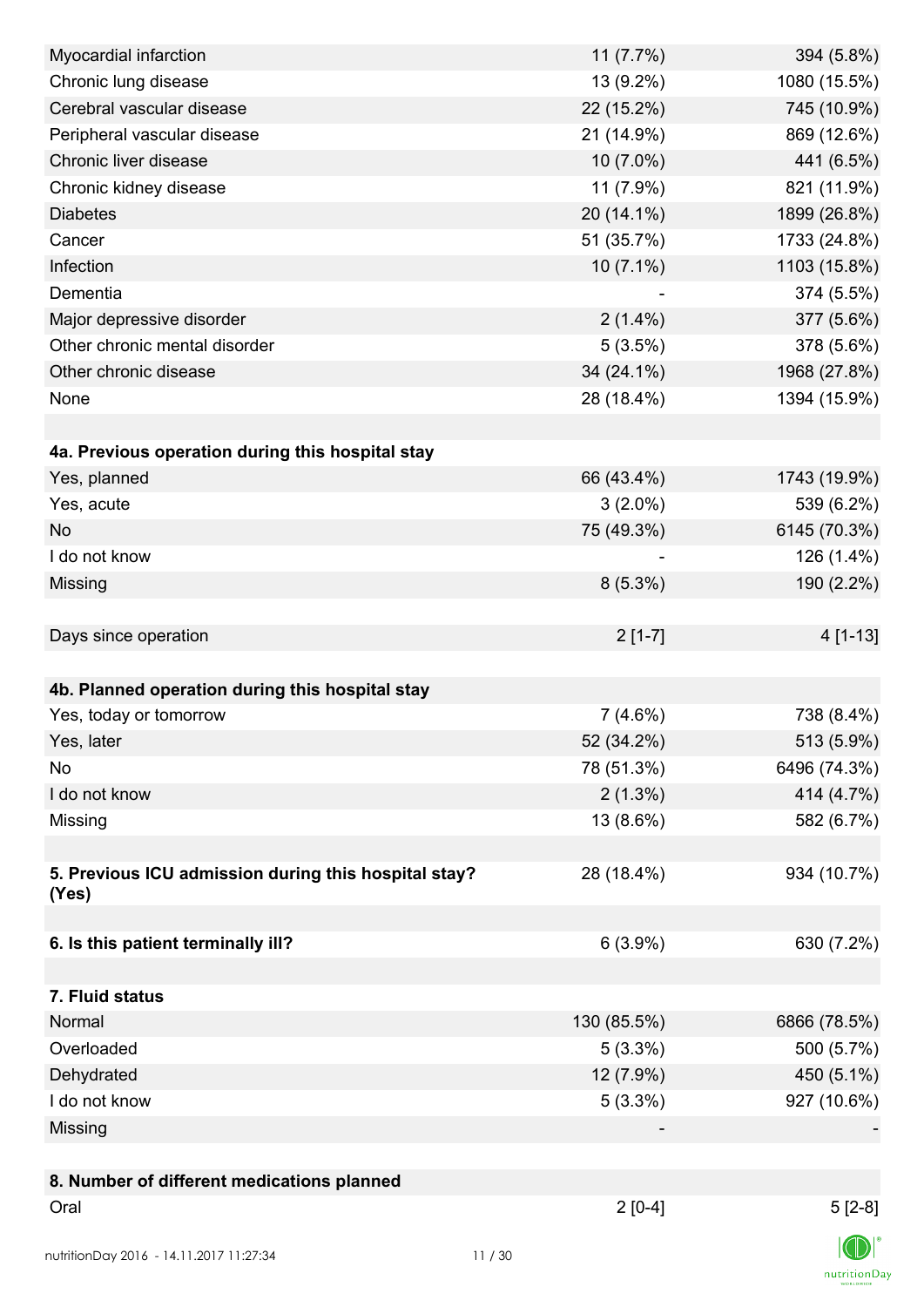| Other                                                                                    | $2[0-5]$    | $2[1-4]$     |
|------------------------------------------------------------------------------------------|-------------|--------------|
|                                                                                          |             |              |
| 9. Was this patient identified as malnourished or at risk of malnutrition?               |             |              |
| Malnourished                                                                             | $8(5.3\%)$  | 871 (10.0%)  |
| At risk                                                                                  | 50 (32.9%)  | 1543 (17.6%) |
| No                                                                                       | 92 (60.5%)  | 5642 (64.5%) |
| I do not know                                                                            | $2(1.3\%)$  | 687 (7.9%)   |
| Missing                                                                                  |             |              |
|                                                                                          |             |              |
| 10. IV Fluids                                                                            |             |              |
| Electrolyte solution (NaCl, Ringers lactate, etc)                                        | 88 (57.9%)  | 3469 (39.7%) |
| 5% Glucose solution                                                                      | 65 (42.8%)  | 860 (9.8%)   |
|                                                                                          |             |              |
| 11. Number of ONS drinks planned                                                         | $0 [0-0]$   | $0 [0-0]$    |
|                                                                                          |             |              |
| <b>12. Nutrition intake</b>                                                              |             |              |
| Regular hospital food                                                                    | 99 (65.1%)  | 4849 (55.5%) |
| Fortified/enriched hospital food                                                         | $2(1.3\%)$  | 756 (8.6%)   |
| Protein/energy supplement (e.g. ONS drinks)                                              | $6(3.9\%)$  | 998 (11.4%)  |
| <b>Enteral nutrition</b>                                                                 | $5(3.3\%)$  | 485 (5.5%)   |
| Parenteral nutrition                                                                     | 12 (7.9%)   | 479 (5.5%)   |
| Special diet                                                                             | 24 (15.8%)  | 3072 (35.1%) |
| None                                                                                     | 22 (14.5%)  | 474 (5.4%)   |
|                                                                                          |             |              |
| 13a. All lines and Tubes                                                                 |             |              |
| <b>Central Venous</b>                                                                    | 17 (11.2%)  | 734 (8.4%)   |
| Peripheral venous access                                                                 | 87 (57.2%)  | 4122 (47.1%) |
| Nasogastric                                                                              | 7(4.6%)     | 258 (3.0%)   |
| Nasojejunal                                                                              |             | 38 (0.43%)   |
| Nasoduadenal                                                                             | 1(0.66%)    | 22 (0.25%)   |
| Enterostoma                                                                              | 1(0.66%)    | 42 (0.48%)   |
| Percutaneous endoscopy/surgical gastrostomy                                              | $2(1.3\%)$  | 67 (0.77%)   |
| Percutaneous endoscopy/surgical jejunostomy                                              | $5(3.3\%)$  | 27 (0.31%)   |
| None                                                                                     | 51 (33.6%)  | 3894 (44.5%) |
|                                                                                          |             |              |
| 13b. Were there complications with nutrition related lines<br>and tubes since admission? |             |              |
| Yes, previously                                                                          | $2(1.3\%)$  | 87 (1.00%)   |
| Yes, ongoing                                                                             |             | 80 (0.92%)   |
| No                                                                                       | 145 (95.4%) | 7278 (83.2%) |
| I do not know                                                                            | $3(2.0\%)$  | 846 (9.7%)   |
| Missing                                                                                  | $2(1.3\%)$  | 452 (5.2%)   |
|                                                                                          |             |              |

## **14. Please indicate if any of the following was done for this patient since admission**

Energy requirements were determined 2 (1.3%) 3103 (35.5%)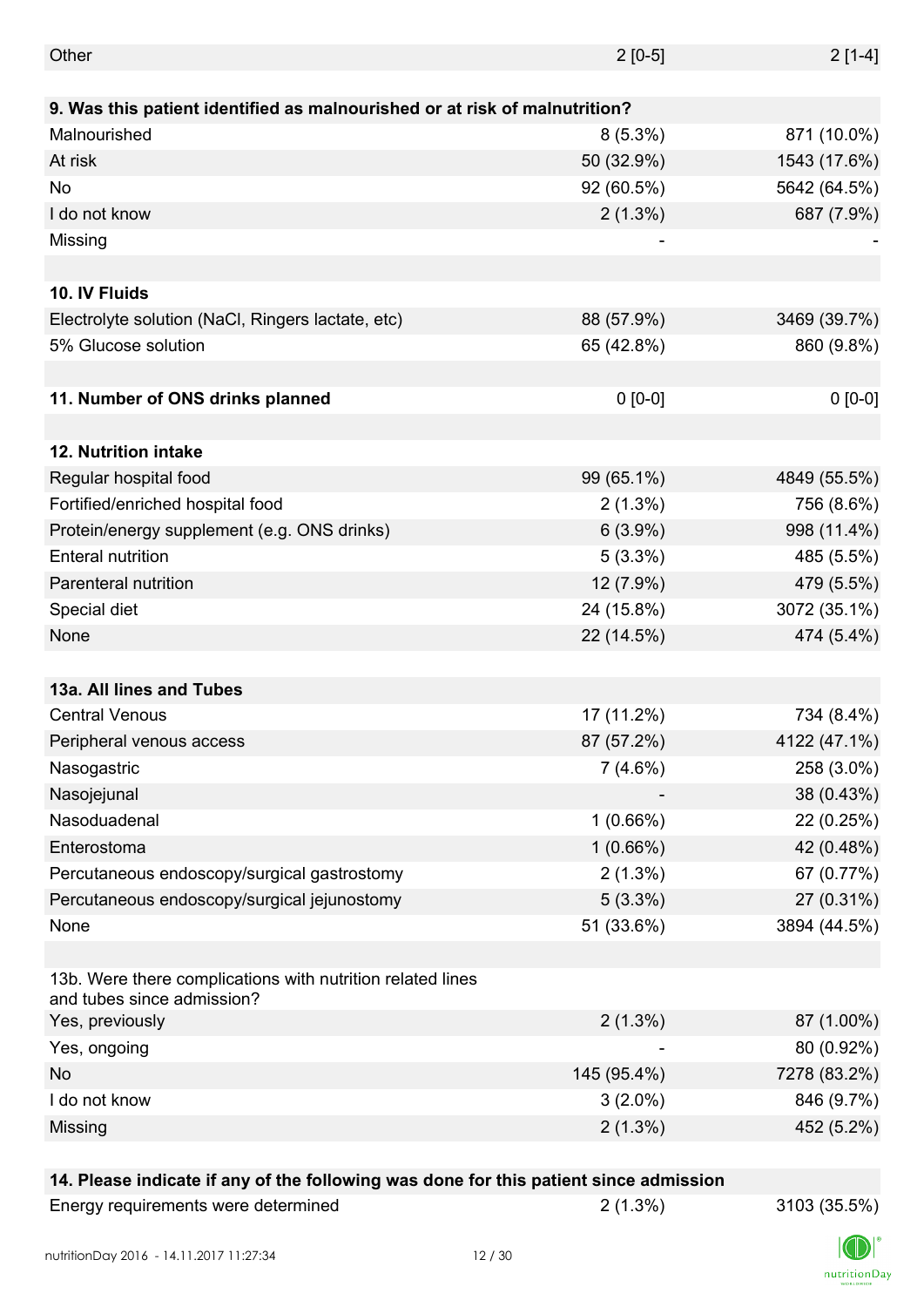| Protein requirements were determined                     |                          | 2765 (31.6%) |
|----------------------------------------------------------|--------------------------|--------------|
| Food/Nutrition intake was recorded in the patient record | 27 (17.8%)               | 3893 (44.5%) |
| Nutrition treatment plan was developed                   | $6(3.9\%)$               | 3013 (34.5%) |
| Nutrition expert was consulted                           | 4(2.6%)                  | 2890 (33.1%) |
| Malnutrition status is recorded in the patient record    | 7(4.6%)                  | 2363 (27.0%) |
| None                                                     |                          |              |
|                                                          |                          |              |
| 15a. Energy goal                                         |                          |              |
| $< 500$ kcal                                             | $1(0.66\%)$              | 268 (3.1%)   |
| 500-999 kcal                                             | 4(2.6%)                  | 93 (1.1%)    |
| 1000-1499 kcal                                           | $2(1.3\%)$               | 884 (10.1%)  |
| 1500-1999 kcal                                           | $2(1.3\%)$               | 2574 (29.4%) |
| >=2000 kcal                                              |                          | 958 (11.0%)  |
| Not determined                                           | 122 (80.3%)              | 3200 (36.6%) |
| I do not know                                            | 21 (13.8%)               | 730 (8.3%)   |
| Missing                                                  |                          | 36 (0.41%)   |
|                                                          |                          |              |
| 15b. Energy intake                                       |                          |              |
| $< 500$ kcal                                             | $6(3.9\%)$               | 530 (6.1%)   |
| 500-999 kcal                                             | $7(4.6\%)$               | 483 (5.5%)   |
| 1000-1499 kcal                                           | $2(1.3\%)$               | 1101 (12.6%) |
| 1500-1999 kcal                                           | $3(2.0\%)$               | 1928 (22.1%) |
| >=2000 kcal                                              | 1(0.66%)                 | 584 (6.7%)   |
| Not determined                                           | 113 (74.3%)              | 2964 (33.9%) |
| I do not know                                            | 19 (12.5%)               | 1101 (12.6%) |
| Missing                                                  | 1(0.66%)                 | 52 (0.59%)   |
|                                                          |                          |              |
| 16. Since admission, this patient's health status has    |                          |              |
| Improved                                                 | 59 (38.8%)               | 4436 (50.7%) |
| Deteriorated                                             | $8(5.3\%)$               | 485 (5.5%)   |
| Remained the same                                        | 67 (44.1%)               | 2411 (27.6%) |
| This patient has just been admitted                      | 13 (8.6%)                | 555 (6.3%)   |
| I do not know                                            | $5(3.3\%)$               | 856 (9.8%)   |
| Missing                                                  |                          |              |
|                                                          |                          |              |
| Length of hospital stay (days)                           | 17 [11-29]               | 12 [6-24]    |
|                                                          |                          |              |
| <b>Outcome Code</b>                                      |                          |              |
| 1= Still in the hospital                                 | $8(5.3\%)$               | 748 (8.6%)   |
| 2= Transferred to another hospital                       |                          | 211 (2.4%)   |
| 3= Transferred to long term care                         |                          | 360 (4.1%)   |
| 4= Rehabilitation                                        | $\overline{\phantom{a}}$ | 486 (5.6%)   |
| 5= Discharged home                                       | 131 (86.2%)              | 6417 (73.4%) |
| 6= Death                                                 | $2(1.3\%)$               | 260 (3.0%)   |

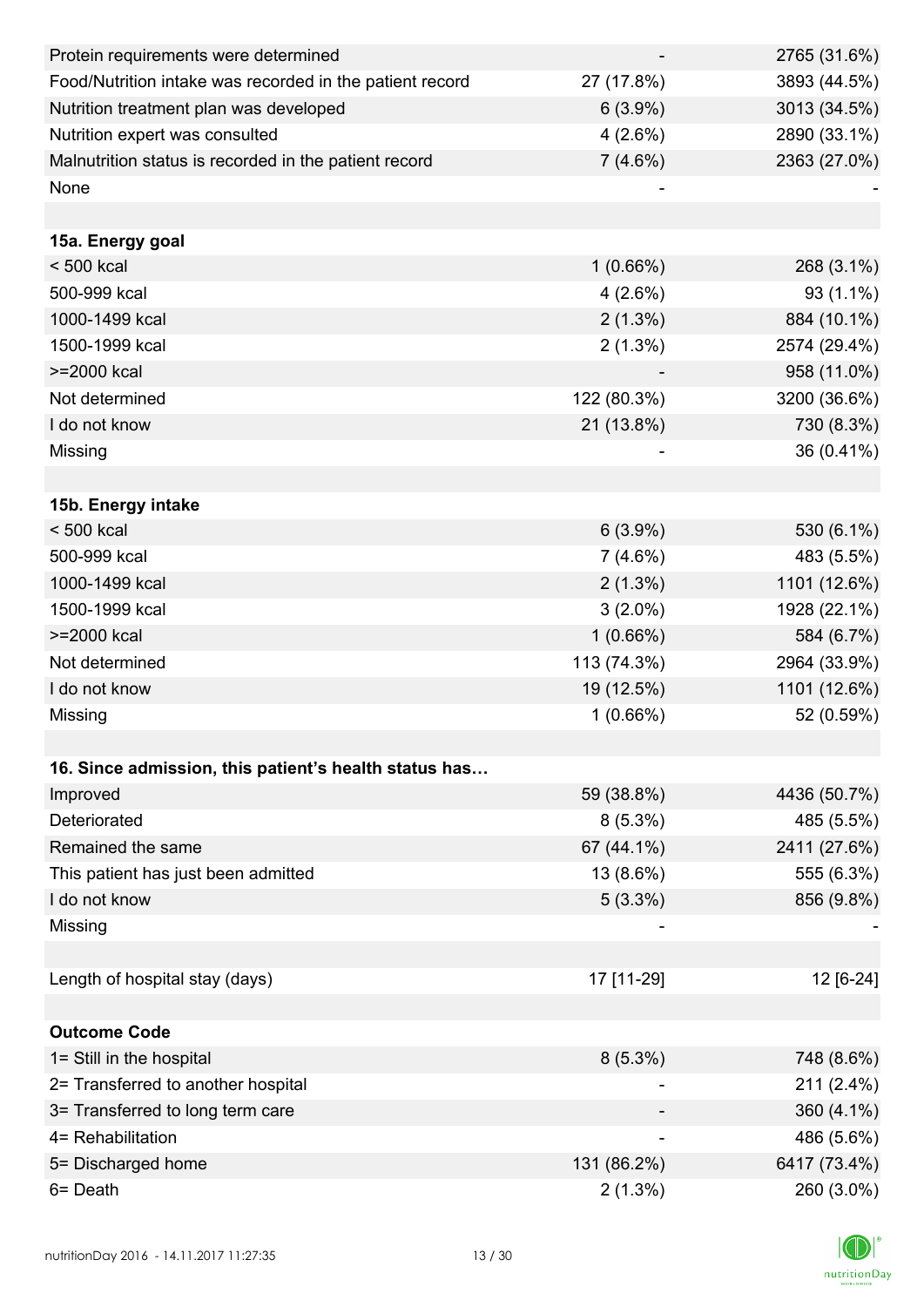| $7 =$ Others                         |             | 173 (2.0%)   |
|--------------------------------------|-------------|--------------|
| Missing                              | $11(7.2\%)$ | 88 (1.0%)    |
|                                      |             |              |
| Readmitted since ND                  |             |              |
| $1 = No$                             | 122 (91.7%) | 6055 (78.3%) |
| 2= Yes, same hospital planned        | $11(8.3\%)$ | 457 (5.9%)   |
| 3= Yes, same hospital unplanned      |             | 454 (5.9%)   |
| 4= Yes, different hospital planned   |             | 44 (0.57%)   |
| 5= Yes, different hospital unplanned |             | 44 (0.57%)   |
| 6= Unknown                           |             | 299 (3.9%)   |
| Missing                              | -           | 386 (5.0%)   |

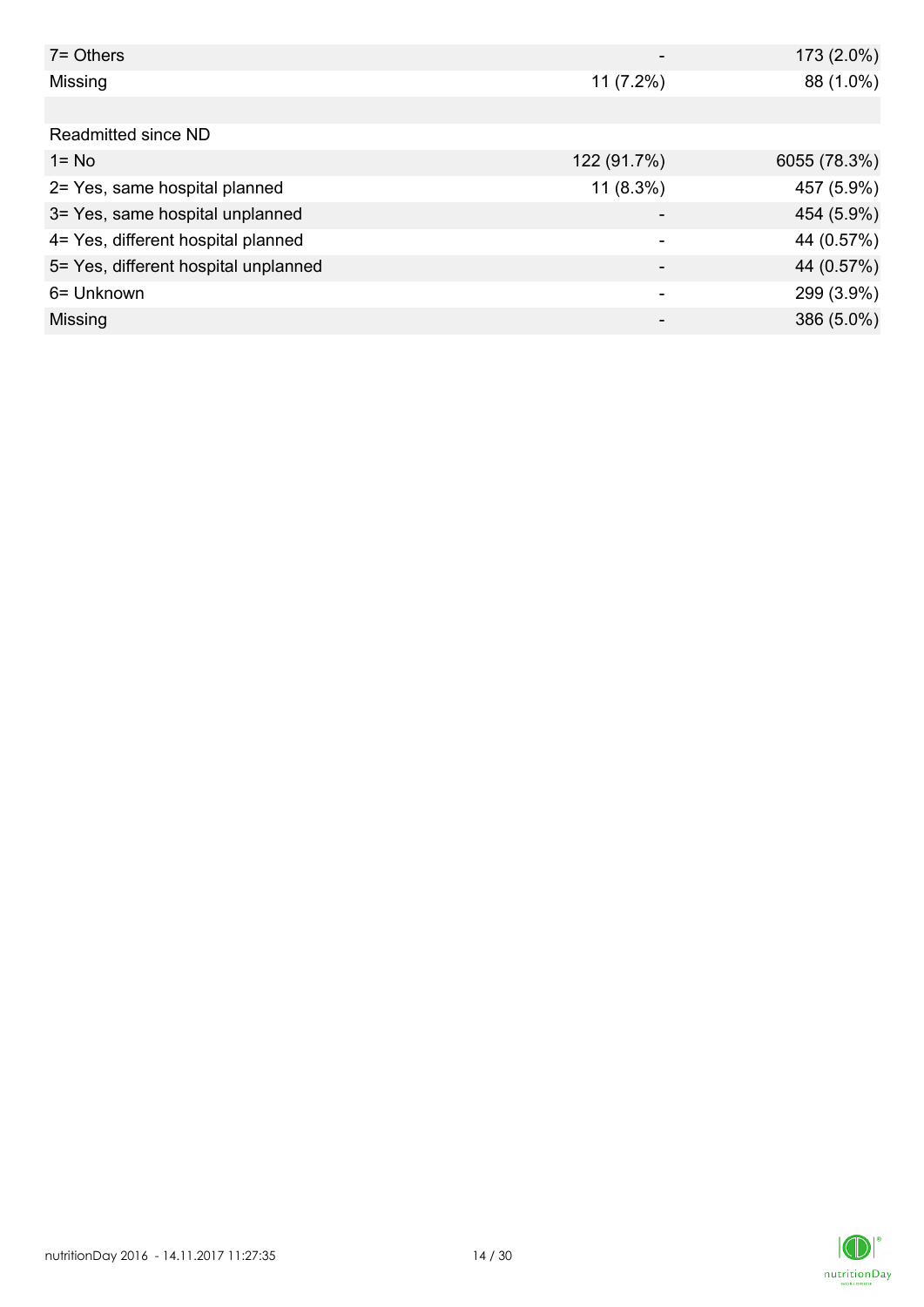|                                                                                   | <b>YOUR RESULTS</b> | <b>REFERENCE RESULTS</b> |
|-----------------------------------------------------------------------------------|---------------------|--------------------------|
|                                                                                   |                     |                          |
| 1. What are your typical dietary habits?                                          |                     |                          |
| No special dietary habits                                                         | 104 (68.4%)         | 5885 (69.8%)             |
| I am vegetarian                                                                   | $3(2.0\%)$          | 142 (1.7%)               |
| I adhee to a vegan diet                                                           |                     | 50 (0.59%)               |
| I eat gluten-free diet                                                            | $2(1.3\%)$          | 73 (0.87%)               |
| I avoid added sugars                                                              | 33 (21.7%)          | 1290 (15.3%)             |
| I avoid carbohydrates                                                             | 4(2.6%)             | 477 (5.7%)               |
| I eat a low fat-diet                                                              | 16 (10.5%)          | 972 (11.5%)              |
| I am lactose intolerant                                                           | $2(1.3\%)$          | 328 (3.9%)               |
| Other special diet due to intolerances/allergies                                  |                     | 171 (2.0%)               |
| Other                                                                             | 16 (10.5%)          | 603 (7.2%)               |
| No answer given                                                                   | $2(1.3\%)$          | 162 (1.9%)               |
|                                                                                   |                     |                          |
| 2. Where did you live before your current hospital admission?                     |                     |                          |
| At home                                                                           | 136 (89.5%)         | 7497 (89.0%)             |
| In a nursing home or other live-in facility                                       |                     | 287 (3.4%)               |
| I was transferred from another hospital                                           | 15 (9.9%)           | 418 (5.0%)               |
| Other                                                                             |                     | 139 (1.6%)               |
| Missing                                                                           | 1(0.66%)            | 87 (1.0%)                |
|                                                                                   |                     |                          |
| 3. In general, are you able to walk?                                              |                     |                          |
| Yes                                                                               | 132 (86.8%)         | 5392 (64.0%)             |
| Yes, with someone's help                                                          | 7(4.6%)             | 899 (10.7%)              |
| Yes, independently using a cane, walker, or crutches                              | $5(3.3\%)$          | 1107 (13.1%)             |
| No, I have a wheelchair                                                           | 1(0.66%)            | 355 (4.2%)               |
| No, I am bedridden                                                                | $2(1.3\%)$          | 548 (6.5%)               |
| Missing                                                                           | $5(3.3\%)$          | 127 (1.5%)               |
|                                                                                   |                     |                          |
| 4. In general, how would you say your health is?                                  |                     |                          |
| Very good                                                                         | 19 (12.5%)          | 615 (7.3%)               |
| Good                                                                              | 44 (28.9%)          | 3078 (36.5%)             |
| Fair                                                                              | 46 (30.3%)          | 3196 (37.9%)             |
| Poor                                                                              | 40 (26.3%)          | 1144 (13.6%)             |
| Very poor                                                                         | $2(1.3\%)$          | 254 (3.0%)               |
| Missing                                                                           | 1(0.66%)            | 141 (1.7%)               |
|                                                                                   |                     |                          |
| 5. Over the last 12 months prior to your current hospital admission approximately |                     |                          |
| how many times have you seen a doctor?                                            | $5[3-10]$           | $4[2-10]$                |
| how many times have you been admitted to the                                      | $1[0-2]$            | $1[0-2]$                 |
| hospital (Emergency room, any ward)?                                              |                     |                          |
| how many nights in total have you spent in hospital?                              | 8 [0-30]            | $5[0-15]$                |

K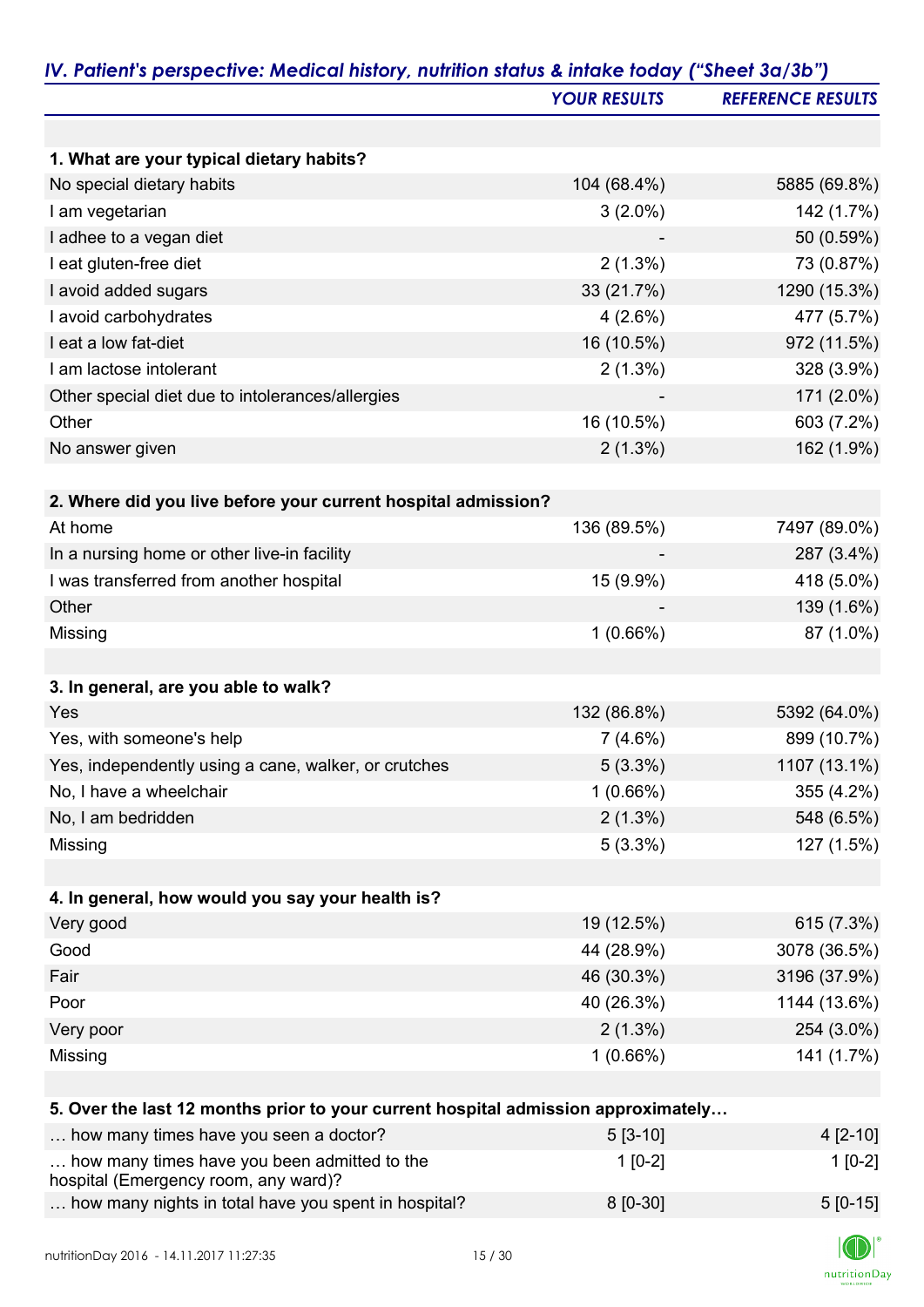| 6. How many different medications do you take routinely each day (prior to hospitalisation)? |                          |              |
|----------------------------------------------------------------------------------------------|--------------------------|--------------|
| $1 - 2$                                                                                      | 43 (28.3%)               | 1638 (19.4%) |
| $3 - 5$                                                                                      | 49 (32.2%)               | 2272 (27.0%) |
| More than 5                                                                                  | 22 (14.5%)               | 2608 (30.9%) |
| None                                                                                         | 35 (23.0%)               | 1375 (16.3%) |
| I do not know                                                                                | $2(1.3\%)$               | 429 (5.1%)   |
| Missing                                                                                      | 1(0.66%)                 | 106 (1.3%)   |
|                                                                                              |                          |              |
| 7. Do you have health insurance?                                                             |                          |              |
| Yes, private insurance only                                                                  | $6(3.9\%)$               | 1250 (14.8%) |
| Yes, public insurance only                                                                   | 144 (94.7%)              | 4213 (50.0%) |
| Yes, both                                                                                    | 1(0.66%)                 | 1101 (13.1%) |
| None                                                                                         |                          | 1114 (13.2%) |
| I prefer not to answer                                                                       | $\overline{\phantom{a}}$ | 483 (5.7%)   |
| Missing                                                                                      | $1(0.66\%)$              | 267 (3.2%)   |
| 8. What was your weight 5 years ago?                                                         | 82 [74-92]               | 70 [60-83]   |
| I do not know                                                                                | 12 (7.9%)                | 2268 (26.9%) |
|                                                                                              |                          |              |
| 9a. Have you lost weight within the last 3 months?                                           |                          |              |
| Yes, intentionally                                                                           | 12 (7.9%)                | 795 (9.4%)   |
| Yes, unintentionally                                                                         | 67 (44.1%)               | 3179 (37.7%) |
| No, my weight stayed the same                                                                | 49 (32.2%)               | 2488 (29.5%) |
| No, I gained weight                                                                          | 12 (7.9%)                | 911 (10.8%)  |
| I do not know                                                                                | $6(3.9\%)$               | 856 (10.2%)  |
| Missing                                                                                      | $6(3.9\%)$               | 199 (2.4%)   |
|                                                                                              |                          |              |
| 9b. If yes, how many kg did you lose?                                                        | $8[5-10]$                | $6[3-10]$    |
| I do not know                                                                                | $7(8.9\%)$               | 672 (16.9%)  |
|                                                                                              |                          |              |
| 10. Did you know about your hospitalisation two days<br>before admission? (Yes)              | 123 (83.7%)              | 3142 (39.1%) |
| 11. Please indicate if you                                                                   |                          |              |
| were weighed at admission                                                                    | 37 (24.5%)               | 4710 (56.2%) |
| were informed about your nutrition status                                                    | 18 (11.9%)               | 2651 (32.0%) |
| were informed about nutrition care options                                                   | 15 (9.9%)                | 2341 (28.3%) |
| received special nutrition care                                                              | 32 (21.1%)               | 2232 (27.0%) |
|                                                                                              |                          |              |
| 12. How well have you eaten in the week before you were admitted to the hospital?            |                          |              |
| More than normal                                                                             | $8(5.3\%)$               | 366 (4.4%)   |
| Normal                                                                                       | 94 (61.8%)               | 5184 (62.0%) |
| About 3/4 of normal                                                                          | 16 (10.5%)               | 801 (9.6%)   |

About half of normal 16 (10.5%) 1028 (12.3%)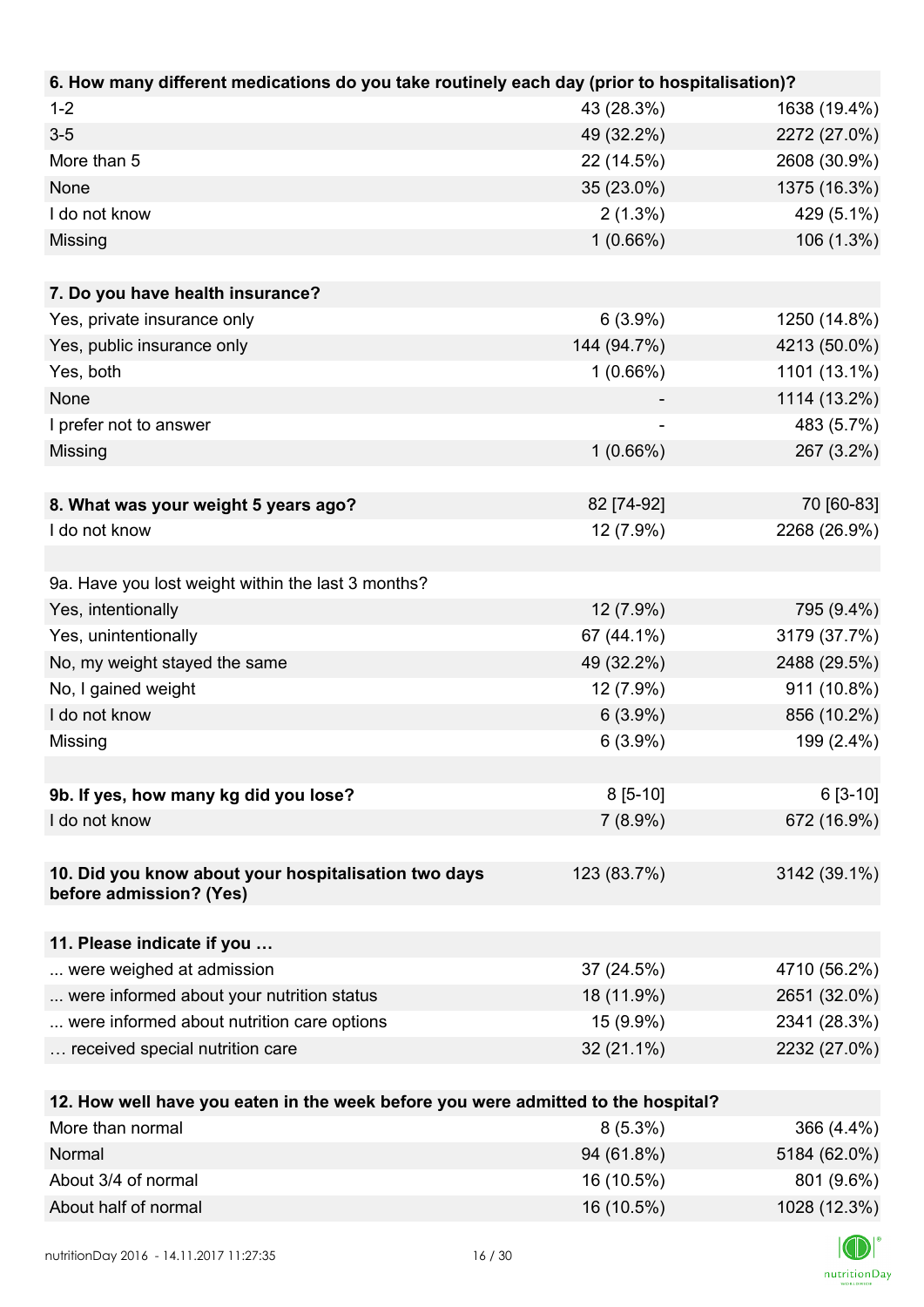| About a quarter to nearly nothing                                              | 17 (11.2%)               | 750 (9.0%)                 |
|--------------------------------------------------------------------------------|--------------------------|----------------------------|
| I do not know                                                                  |                          | 82 (0.98%)                 |
| Missing                                                                        | 1(0.66%)                 | 157 (1.9%)                 |
|                                                                                |                          |                            |
| 13. In general, how satisfied are you with the food at the hospital?           |                          |                            |
| Very satisfied                                                                 | 20 (13.2%)               | 2303 (27.5%)               |
| Somewhat satisfied                                                             | 83 (54.6%)               | 2525 (30.2%)               |
| <b>Neutral</b>                                                                 | 18 (11.8%)               | 1669 (19.9%)               |
| <b>Dissatisfied</b>                                                            | 19 (12.5%)               | 652 (7.8%)                 |
| Very dissatisfied                                                              | $3(2.0\%)$               | 252 (3.0%)                 |
| I do not know                                                                  | $8(5.3\%)$               | 712 (8.5%)                 |
| Missing                                                                        | 1(0.66%)                 | 255 (3.0%)                 |
|                                                                                |                          |                            |
| 14. Did you get any help with eating TODAY?                                    |                          |                            |
| Yes, from family or friends                                                    | 4(2.6%)                  | 910 (10.9%)                |
| Yes, from hospital staff                                                       | 10 (6.6%)                | 544 (6.5%)                 |
| No                                                                             | 136 (89.5%)              | 6450 (77.1%)               |
| I do not know                                                                  |                          | 107 (1.3%)                 |
| Missing                                                                        | $2(1.3\%)$               | 357 (4.3%)                 |
|                                                                                |                          |                            |
| 15. Were you able to eat without interruption TODAY?<br>(Yes)                  | 114 (77.6%)              | 5869 (74.5%)               |
|                                                                                |                          |                            |
| 16a. Please indicate how much hospital food you ate for lunch or dinner TODAY: |                          |                            |
| About all                                                                      | 59 (38.8%)               | 4051 (48.4%)               |
| 1/2                                                                            | 42 (27.6%)               | 1966 (23.5%)               |
| 1/4                                                                            | 20 (13.2%)               | 1005 (12.0%)               |
| Nothing                                                                        | 30 (19.7%)               | 975 (11.7%)                |
| Missing                                                                        | 1(0.66%)                 | 371 (4.4%)                 |
|                                                                                |                          |                            |
| 16b. The portion size of the meal I ordered TODAY was                          |                          |                            |
| Standard                                                                       | 94 (61.8%)               | 5388 (64.4%)               |
|                                                                                |                          |                            |
| Smaller                                                                        | $11(7.2\%)$              | 778 (9.3%)                 |
| Larger                                                                         | $2(1.3\%)$               | 328 (3.9%)                 |
| I do not know                                                                  | 26 (17.1%)               | 848 (10.1%)                |
| Missing                                                                        | 19 (12.5%)               | 1026 (12.3%)               |
|                                                                                |                          |                            |
| 17. If you did not eat everything of your meal, please tell us why:            |                          |                            |
| I did not like the type of food offered                                        | 18 (19.6%)               |                            |
| I did not like the smell/taste of the food                                     | 7(7.6%)                  | 570 (14.4%)<br>443 (11.2%) |
| The food did not fit my cultural/religious preferences                         | $2(2.2\%)$               | 47 (1.2%)                  |
| The food was too hot                                                           |                          | 14 (0.35%)                 |
| The food was too cold                                                          | $3(3.3\%)$               | 86 (2.2%)                  |
| Due to food allergy/intolerance<br>I was not hungry at that time               | $1(1.1\%)$<br>14 (15.2%) | 25 (0.63%)<br>672 (17.0%)  |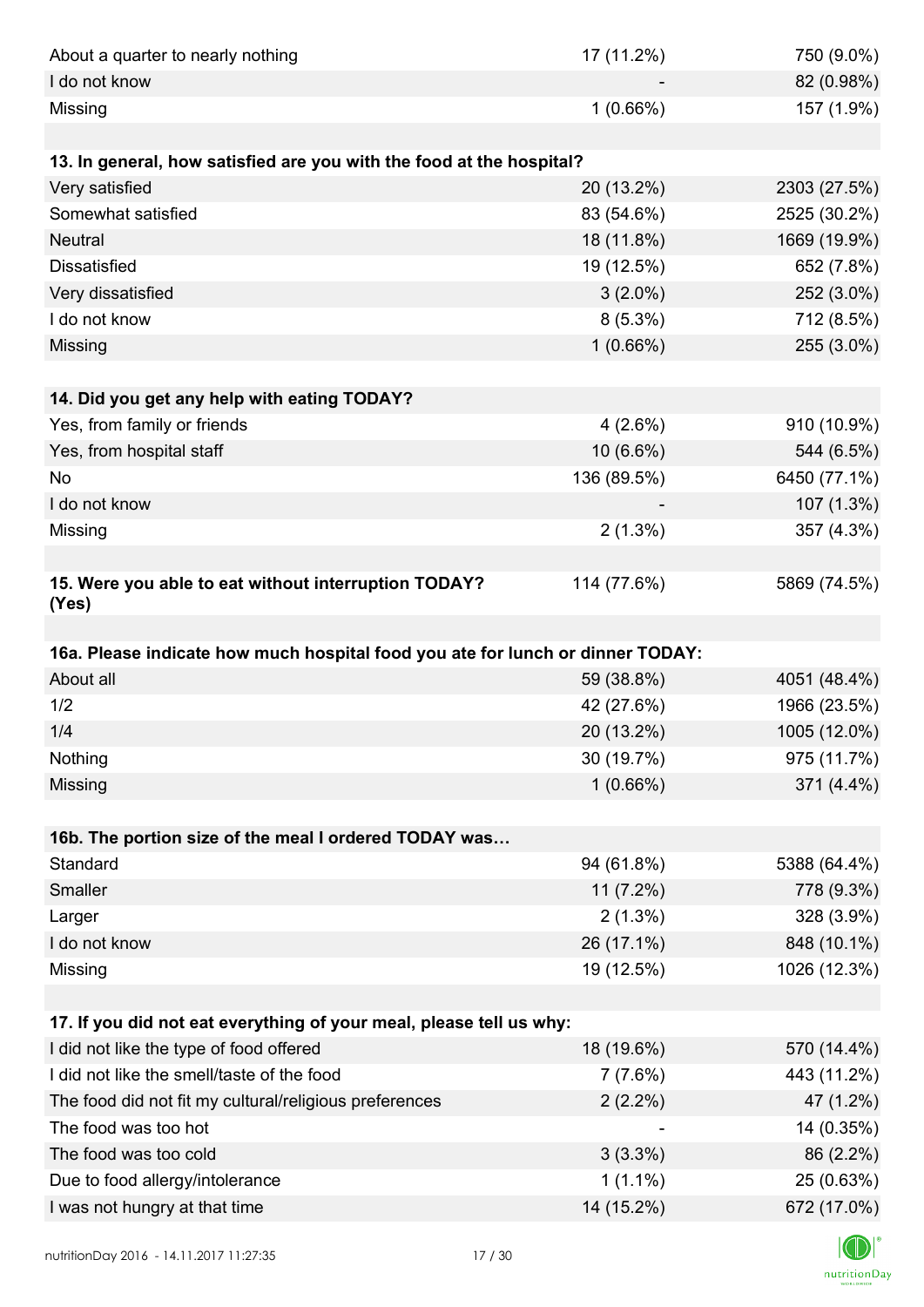| I do not have my usual appetite                                                      | 30 (32.6%)  | 1114 (28.2%) |
|--------------------------------------------------------------------------------------|-------------|--------------|
| I have problems chewing/swallowing                                                   | 8(8.7%)     | 225 (5.7%)   |
| I normally eat less than what was served                                             | $9(9.8\%)$  | 428 (10.8%)  |
| I had nausea/vomiting                                                                | $4(4.3\%)$  | 327 (8.3%)   |
| I was too tired                                                                      |             | 219 (5.5%)   |
| I cannot eat without help                                                            | $1(1.1\%)$  | 68 (1.7%)    |
| I was not allowed to eat                                                             | 18 (19.6%)  | 449 (11.4%)  |
| I had an exam, surgery, or test and missed my meal                                   | 15 (16.3%)  | 234 (5.9%)   |
| I did not get requested food                                                         | 6(6.5%)     | 53 (1.3%)    |
| No answer given                                                                      | $3(3.3\%)$  | 481 (12.2%)  |
|                                                                                      |             |              |
| 18. Enter the number of glasses/cups of the drinks you consumed in the last 24 hours |             |              |
| Water                                                                                | $4[3-6]$    | $3[2-5]$     |
| Tea                                                                                  | $1[0-2]$    | $1[0-2]$     |
| Coffee                                                                               | $0 [0-0]$   | $1[0-2]$     |
| <b>Milk</b>                                                                          | $0 [0-0]$   | $1[0-1]$     |
| Fruit juice                                                                          | $0 [0-1]$   | $1[0-2]$     |
| Soft drinks                                                                          | $0 [0-0]$   | $0[0-1]$     |
| <b>Nutrition drink</b>                                                               | $0 [0-0]$   | $0 [0-1]$    |
| Other                                                                                | $0 [0-0]$   | $0 [0-1]$    |
|                                                                                      |             |              |
| 19a. Did you eat any food apart from hospital food<br><b>TODAY?</b>                  | 60 (41.4%)  | 2048 (26.7%) |
| 19b. If yes, what did you eat?                                                       |             |              |
| Sweet snacks                                                                         | 21 (35.0%)  | 501 (24.5%)  |
| Salty snacks                                                                         | 17 (28.3%)  | 273 (13.3%)  |
| Homemade food                                                                        | 16 (26.7%)  | 302 (14.7%)  |
| Fruits                                                                               | 24 (40.0%)  | 724 (35.4%)  |
| Dairy products                                                                       | $2(3.3\%)$  | 212 (10.4%)  |
| Food delivered/restaurant                                                            | $3(5.0\%)$  | 84 (4.1%)    |
| Sandwich                                                                             | $6(10.0\%)$ | 139 (6.8%)   |
| Other                                                                                | $2(3.3\%)$  | 400 (19.5%)  |
|                                                                                      |             |              |
| 20. How has your food intake changed since your hospital admission?                  |             |              |
| Increased                                                                            | 18 (11.8%)  | 1138 (13.6%) |
| Decreased                                                                            | 40 (26.3%)  | 2694 (32.2%) |
| Stayed the same                                                                      | 80 (52.6%)  | 3504 (41.9%) |
| I do not know                                                                        | $8(5.3\%)$  | 582 (7.0%)   |
| Missing                                                                              | $6(3.9\%)$  | 450 (5.4%)   |
|                                                                                      |             |              |
| 21. TODAY I feel                                                                     |             |              |
| Stronger than at admission                                                           | 32 (21.1%)  | 3635 (43.4%) |
| Weaker than at admission                                                             | 44 (28.9%)  | 1458 (17.4%) |
| Same as at admission                                                                 | 61 (40.1%)  | 2363 (28.2%) |
|                                                                                      |             |              |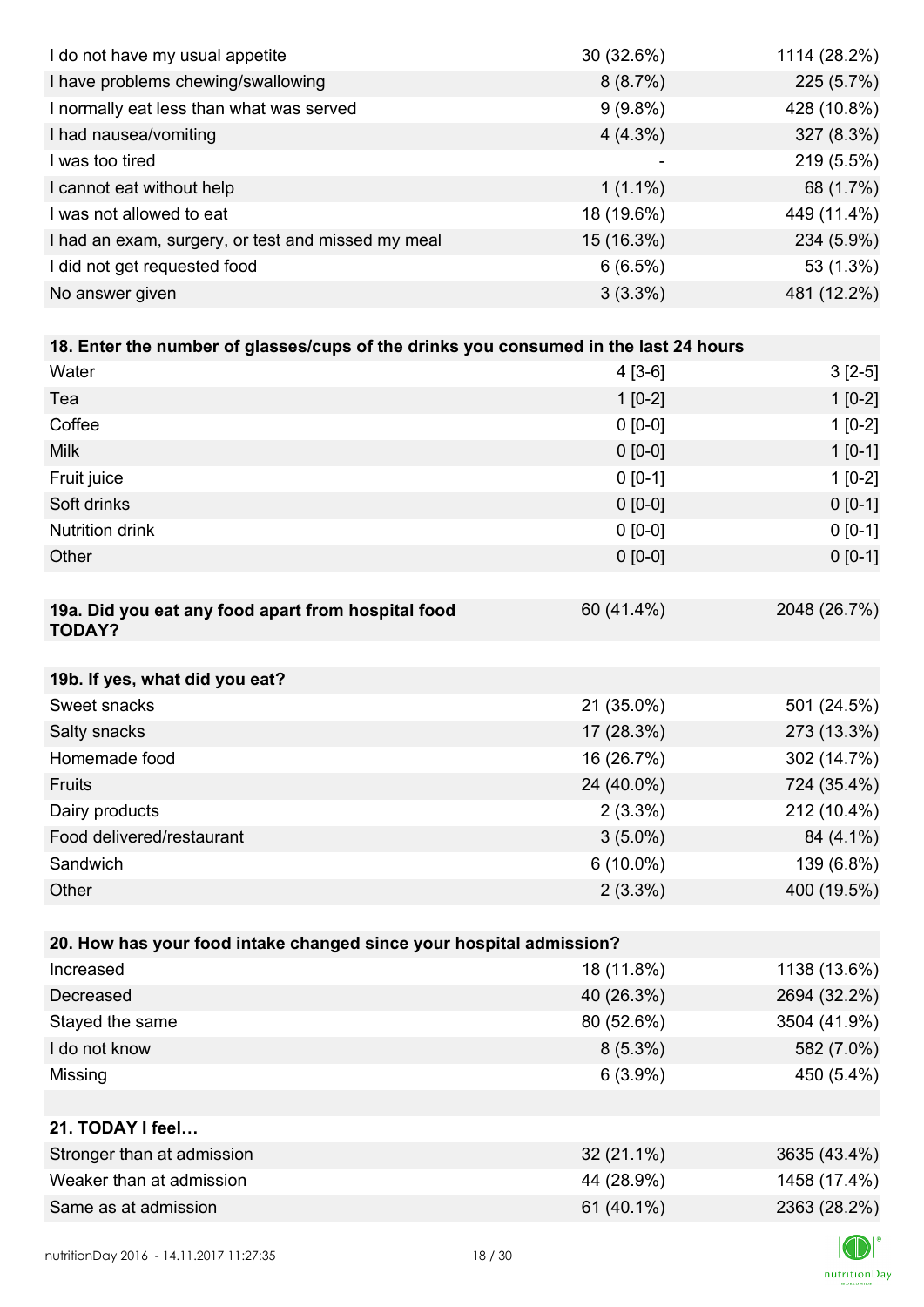| I was admitted today                                 | 13 (8.6%)   | 236 (2.8%)   |
|------------------------------------------------------|-------------|--------------|
| I do not know                                        | $2(1.3\%)$  | 454 (5.4%)   |
| Missing                                              | -           | 222 (2.7%)   |
|                                                      |             |              |
| 22. Can you walk without assistance TODAY?           |             |              |
| Yes                                                  | 128 (84.2%) | 4925 (58.9%) |
| No, only with assistance                             | 18 (11.8%)  | 2067 (24.7%) |
| No, I stay in bed                                    | $6(3.9\%)$  | 929 (11.1%)  |
| Missing                                              | -           | 447 (5.3%)   |
|                                                      |             |              |
| 23. Did anyone help you complete this questionnaire? | 123 (81.5%) | 5634 (69.0%) |

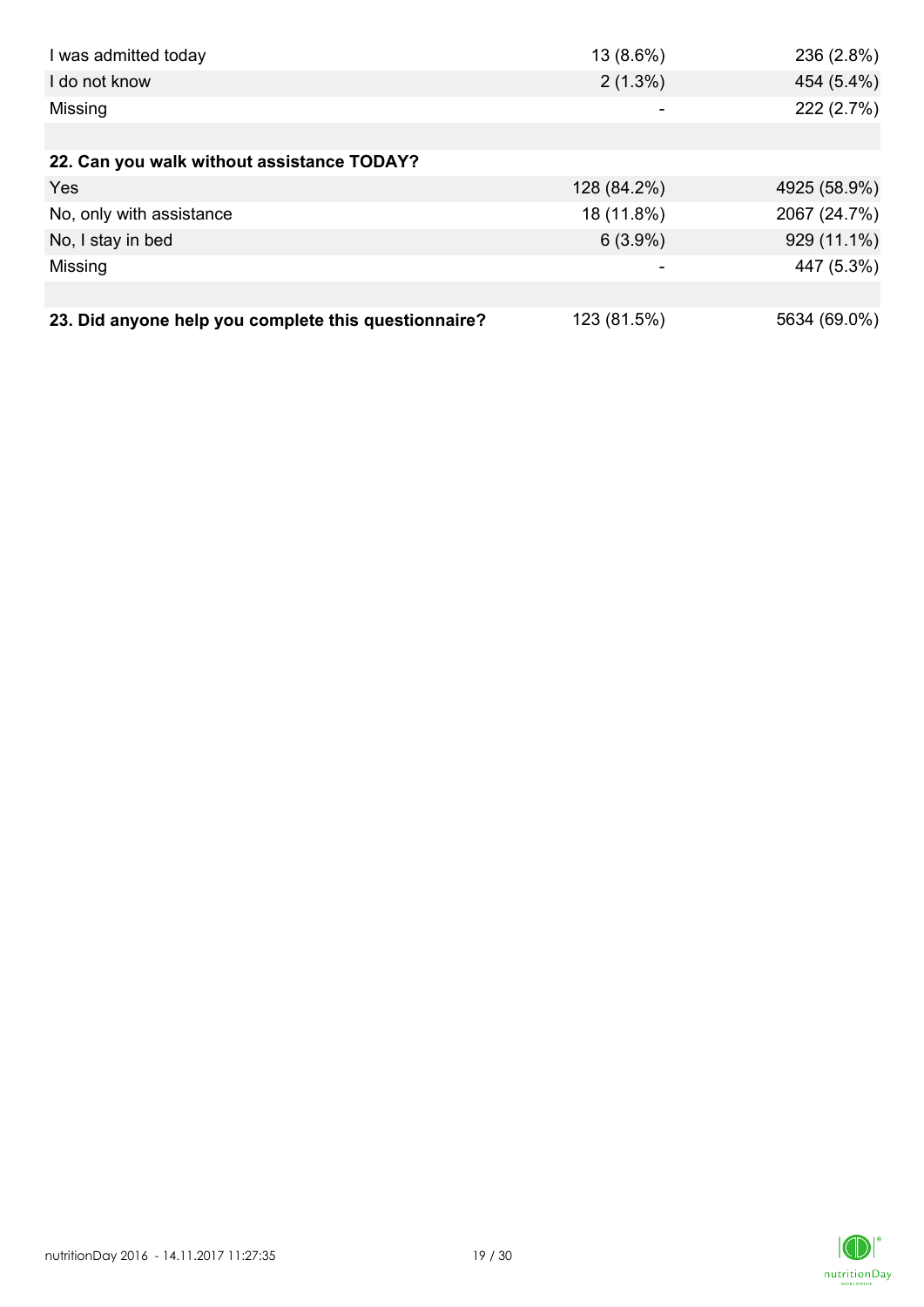|                                                                          | <b>YOUR RESULTS</b> | <b>REFERENCE RESULTS</b> |
|--------------------------------------------------------------------------|---------------------|--------------------------|
| Number of units with cancer patients:                                    | 11                  | 113                      |
| Computerized system in hospital:                                         | 10 units (91%) YES  | 109 units (96%) YES      |
| Nutritional treatment of cancer patients is part of overall<br>care plan | 8 units (73%) YES   | 95 units (84%) YES       |
| <b>Nutritional treatment is considered</b>                               |                     |                          |
| Routinely                                                                | 3(27,3%)            | 56 (49.6%)               |
| When patient asks                                                        |                     | 29 (25.7%)               |
| When body weight loss > 10%                                              | 7(63,6%)            | 39 (34.5%)               |
| During palliative phase                                                  | 7(63,6%)            | 33 (29.2%)               |
| Other                                                                    | $2(18,2\%)$         | $6(5.31\%)$              |
| Missing                                                                  | 3(27,3%)            | 17 (15.0%)               |
| Nutritional treatment is not part of the comprehensive approach due to   |                     |                          |
| Lack of evidence                                                         | $1(9,09\%)$         | 7(6.19%)                 |
| No knowledge of the field                                                | 3(27,3%)            | 7(6.19%)                 |
| No reimbursement                                                         | 3(27,3%)            | 7(6.19%)                 |
| It feeds the tumour                                                      |                     | 1(0.88%)                 |
| Other                                                                    | $1(9,09\%)$         | 4(3.54%)                 |
|                                                                          |                     |                          |
| Nutritional therapy used for cancer patients                             |                     |                          |
| Nutrition according to nutrition plan                                    | 4(36,4%)            | 64 (56.6%)               |
| Calculation of energy needs                                              | 8(72,7%)            | 82 (72.6%)               |
| Monitoring patients intake and use of oral supplements                   | $9(81,8\%)$         | 99 (87.6%)               |
| None                                                                     | 1(9,09%)            | 4(3.54%)                 |
| Other                                                                    | $1(9,09\%)$         | 5(4.42%)                 |
| Missing                                                                  | $1(9,09\%)$         | 2(1.77%)                 |
| Nutritional therapy is not used due to                                   |                     |                          |
| Lack of evidence                                                         |                     | 2(1.77%)                 |
| Lack of experience                                                       | 3(27,3%)            | 6(5.31%)                 |
| No reimbursement                                                         | $2(18,2\%)$         | 3(2.65%)                 |
| Lack of dietitians                                                       | $2(18,2\%)$         | 8(7.08%)                 |
| Lack of other experts                                                    | $1(9,09\%)$         | 3(2.65%)                 |
| Other                                                                    |                     | 1(0.88%)                 |
| Missing                                                                  |                     |                          |

**Assessment of parameters in cancer patients & methods used:**

### **Anthropometry/Body composition:**

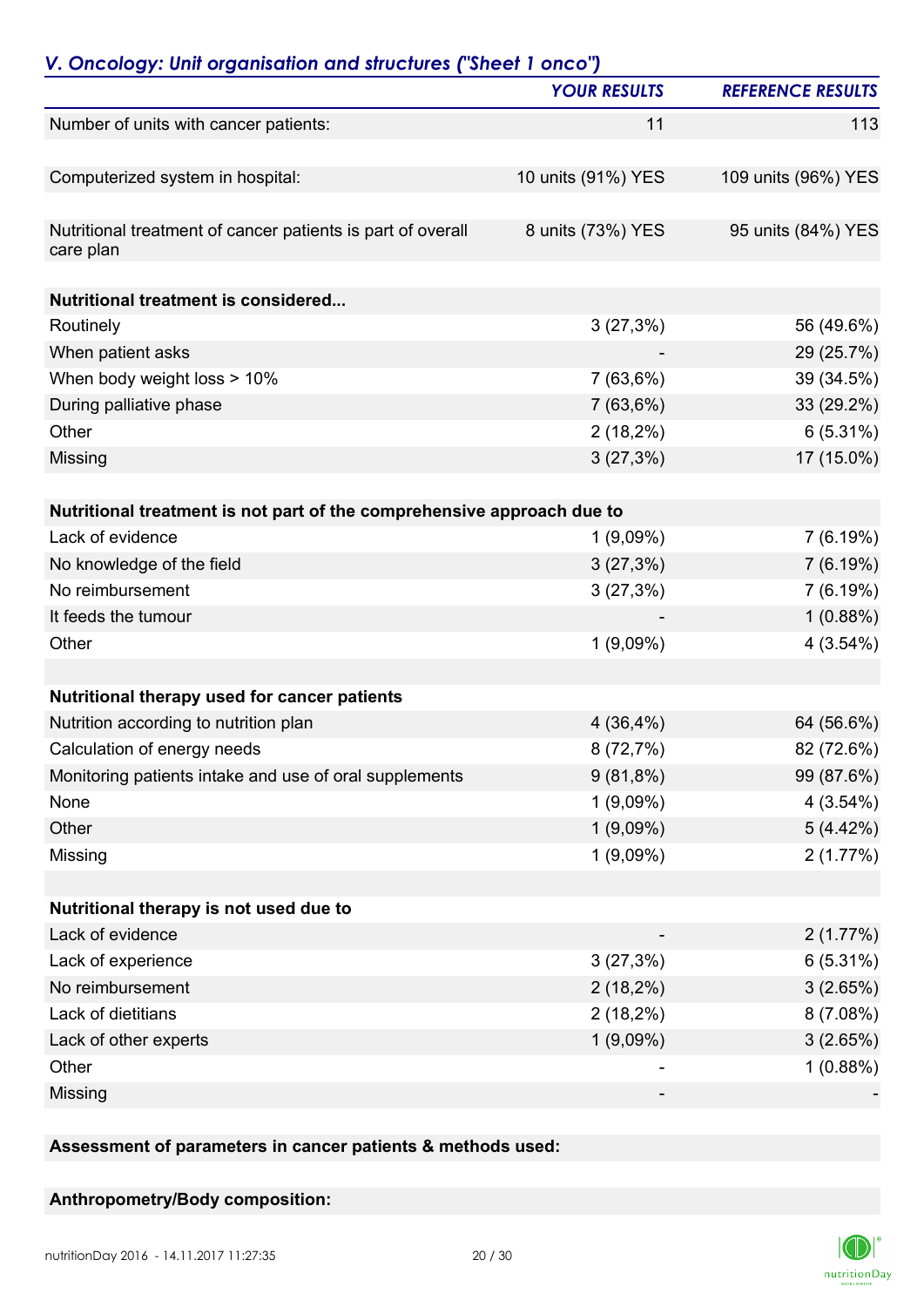| <b>Body weight</b>              |                              |             |
|---------------------------------|------------------------------|-------------|
| Regularly                       | $2(18,2\%)$                  | 75 (66.4%)  |
| At chemotherapy                 | $\overline{\phantom{a}}$     | 12 (10.6%)  |
| When necessary                  | 8(72,7%)                     | 23 (20.4%)  |
| Never                           | $1(9,09\%)$                  | 1(0.88%)    |
| Unknown                         |                              | 1(0.88%)    |
| Missing                         |                              | 1(0.88%)    |
|                                 |                              |             |
| Anthropometrics (circumference) |                              |             |
| Regularly                       | $1(9,09\%)$                  | 12 (10.6%)  |
| At chemotherapy                 |                              | 1(0.88%)    |
| When necessary                  | 4(36,4%)                     | 40 (35.4%)  |
| Never                           | 6(54,5%)                     | 53 (46.9%)  |
| Unknown                         |                              | 1(0.88%)    |
| Missing                         | $\overline{\phantom{a}}$     | 6(5.31%)    |
|                                 |                              |             |
| <b>BIA</b>                      |                              |             |
| Regularly                       |                              | 5(4.42%)    |
| At chemotherapy                 | $\qquad \qquad \blacksquare$ |             |
| When necessary                  | 4(36,4%)                     | 23 (20.4%)  |
| Never                           | 7(63,6%)                     | 77 (68.1%)  |
| Unknown                         | $\overline{\phantom{a}}$     | 3(2.65%)    |
| Missing                         | $\qquad \qquad \blacksquare$ | 5(4.42%)    |
|                                 |                              |             |
| <b>CT SCAN</b>                  |                              |             |
| Regularly                       |                              | 6(5.31%)    |
| At chemotherapy                 |                              | 1(0.88%)    |
| When necessary                  |                              | 29 (25.7%)  |
| Never                           | 11 (100%)                    | 70 (61.9%)  |
| Unknown                         |                              | 3(2.65%)    |
| Missing                         |                              | $4(3.54\%)$ |
|                                 |                              |             |
| <b>DEXA</b>                     |                              |             |
| Regularly                       |                              | 2(1.77%)    |
| At chemotherapy                 | $\overline{\phantom{a}}$     |             |
| When necessary                  |                              | 15 (13.3%)  |
| Never                           | 11 (100%)                    | 83 (73.5%)  |
| Unknown                         |                              | 8 (7.08%)   |
| Missing                         |                              | 5(4.42%)    |
|                                 |                              |             |
| <b>Other (body composition)</b> |                              |             |
| Regularly                       |                              | 1(0.88%)    |
| At chemotherapy                 |                              |             |
| When necessary                  | $2(18,2\%)$                  | 16 (14.2%)  |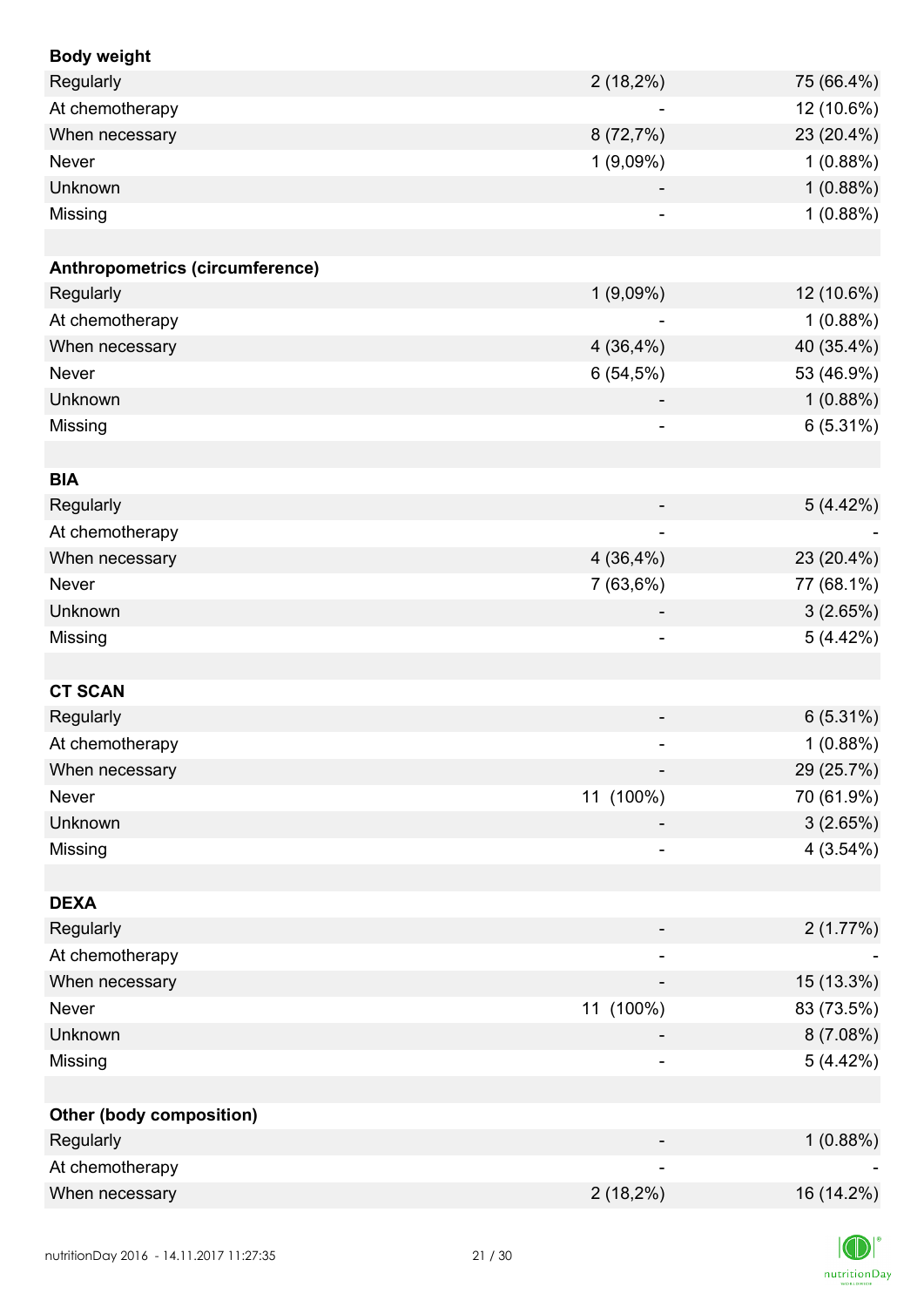| Never                                | 5(45,5%)                 | 40 (35.4%) |
|--------------------------------------|--------------------------|------------|
| Unknown                              | 4(36,4%)                 | 19 (16.8%) |
| Missing                              |                          | 37 (32.7%) |
|                                      |                          |            |
| <b>Body function:</b>                |                          |            |
| <b>Handgrip</b>                      |                          |            |
| Regularly                            | $2(18,2\%)$              | 6(5.31%)   |
| At chemotherapy                      |                          | 1(0.88%)   |
| When necessary                       | 8(72,7%)                 | 36 (31.9%) |
| Never                                | 1(9,09%)                 | 60 (53.1%) |
| Unknown                              |                          | 4(3.54%)   |
| Missing                              |                          | 6(5.31%)   |
|                                      |                          |            |
| 6-minutes walking test               |                          |            |
| Regularly                            | $\overline{\phantom{a}}$ | 3(2.65%)   |
| At chemotherapy                      | $\overline{\phantom{a}}$ |            |
| When necessary                       | $2(18,2\%)$              | 32 (28.3%) |
| Never                                | $9(81,8\%)$              | 66 (58.4%) |
| Unknown                              |                          | 5(4.42%)   |
| Missing                              |                          | 7 (6.19%)  |
|                                      |                          |            |
| <b>Other (body function)</b>         |                          |            |
| Regularly                            | $\overline{\phantom{a}}$ | 4(3.54%)   |
| At chemotherapy                      |                          |            |
| When necessary                       | $2(18,2\%)$              | 22 (19.5%) |
| Never                                | 8(72,7%)                 | 45 (39.8%) |
| Unknown                              | 1(9,09%)                 | 15 (13.3%) |
| Missing                              |                          | 27 (23.9%) |
|                                      |                          |            |
| Nutritional requirements, calculated |                          |            |
| Regularly                            | $2(18,2\%)$              | 32 (28.3%) |
| At chemotherapy                      |                          |            |
| When necessary                       | $9(81,8\%)$              | 64 (56.6%) |
| <b>Never</b>                         |                          | 5(4.42%)   |
| Unknown                              |                          |            |
| Missing                              | -                        | 12 (10.6%) |
|                                      |                          |            |
| <b>Nutritional intake:</b>           |                          |            |
| <b>Every meal</b>                    |                          |            |
| Regularly                            |                          | 31 (27.4%) |
| At chemotherapy                      | $\overline{\phantom{a}}$ | 1(0.88%)   |
| When necessary                       | 3(27,3%)                 | 49 (43.4%) |
| Never                                | 7(63,6%)                 | 13 (11.5%) |
| Unknown                              | $1(9,09\%)$              | 6(5.31%)   |

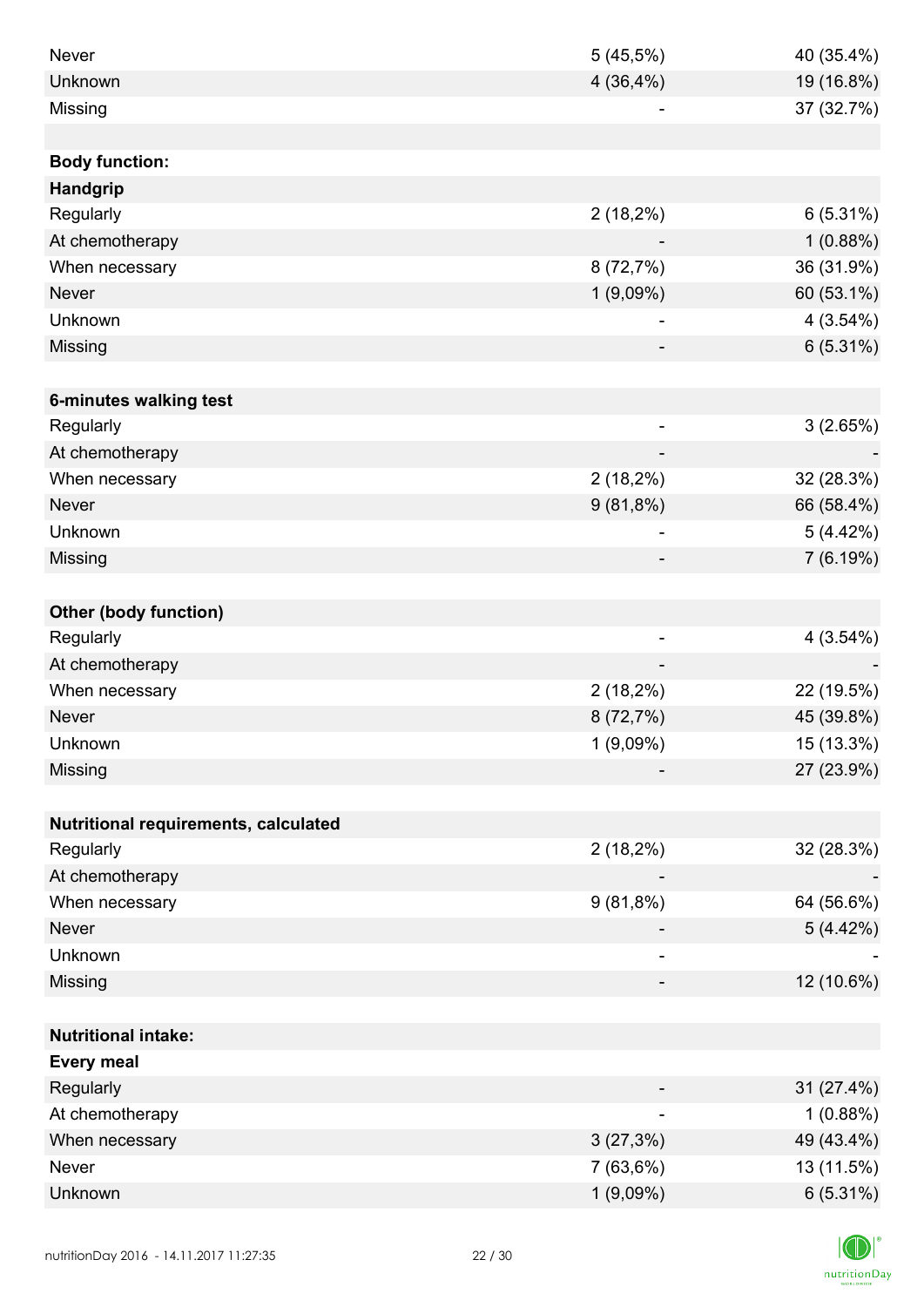| Missing                    |                          | 13 (11.5%) |
|----------------------------|--------------------------|------------|
|                            |                          |            |
| 1 meal per day             |                          |            |
| Regularly                  |                          | 12 (10.6%) |
| At chemotherapy            |                          | 1(0.88%)   |
| When necessary             | 3(27,3%)                 | 34 (30.1%) |
| Never                      | 6(54,5%)                 | 19 (16.8%) |
| Unknown                    |                          | 9(7.96%)   |
| Missing                    | $2(18,2\%)$              | 38 (33.6%) |
|                            |                          |            |
| 2 meals per day            |                          |            |
| Regularly                  |                          | 12 (10.6%) |
| At chemotherapy            |                          |            |
| When necessary             | $2(18,2\%)$              | 33 (29.2%) |
| Never                      | 6(54,5%)                 | 20 (17.7%) |
| Unknown                    |                          | 9(7.96%)   |
| Missing                    | 3(27,3%)                 | 39 (34.5%) |
|                            |                          |            |
| 24h recall                 |                          |            |
| Regularly                  | 3(27,3%)                 | 27 (23.9%) |
| At chemotherapy            |                          | 2(1.77%)   |
| When necessary             | 6(54,5%)                 | 40 (35.4%) |
| Never                      | 1(9,09%)                 | 12 (10.6%) |
| Unknown                    |                          | 7(6.19%)   |
| Missing                    | 1(9,09%)                 | 25 (22.1%) |
|                            |                          |            |
| Other (nutritional intake) |                          |            |
| Regularly                  |                          | 2(1.77%)   |
| At chemotherapy            | $\overline{\phantom{a}}$ |            |
| When necessary             |                          | 16 (14.2%) |
| Never                      | $1(9,09\%)$              | 22 (19.5%) |
| Unknown                    | 5(45,5%)                 | 17 (15.0%) |
| Missing                    | 5(45,5%)                 | 56 (49.6%) |
|                            |                          |            |
| Questionnaire completed by |                          |            |
| Dietitian                  |                          | 40 (35.4%) |
| <b>Nurse</b>               |                          | 29 (25.7%) |
| Physician                  | 11 (100%)                | 38 (33.6%) |
| Nutritional scientist      |                          | 5(4.42%)   |
| Other                      |                          |            |
| Missing                    | $\overline{\phantom{a}}$ | 1(0.88%)   |

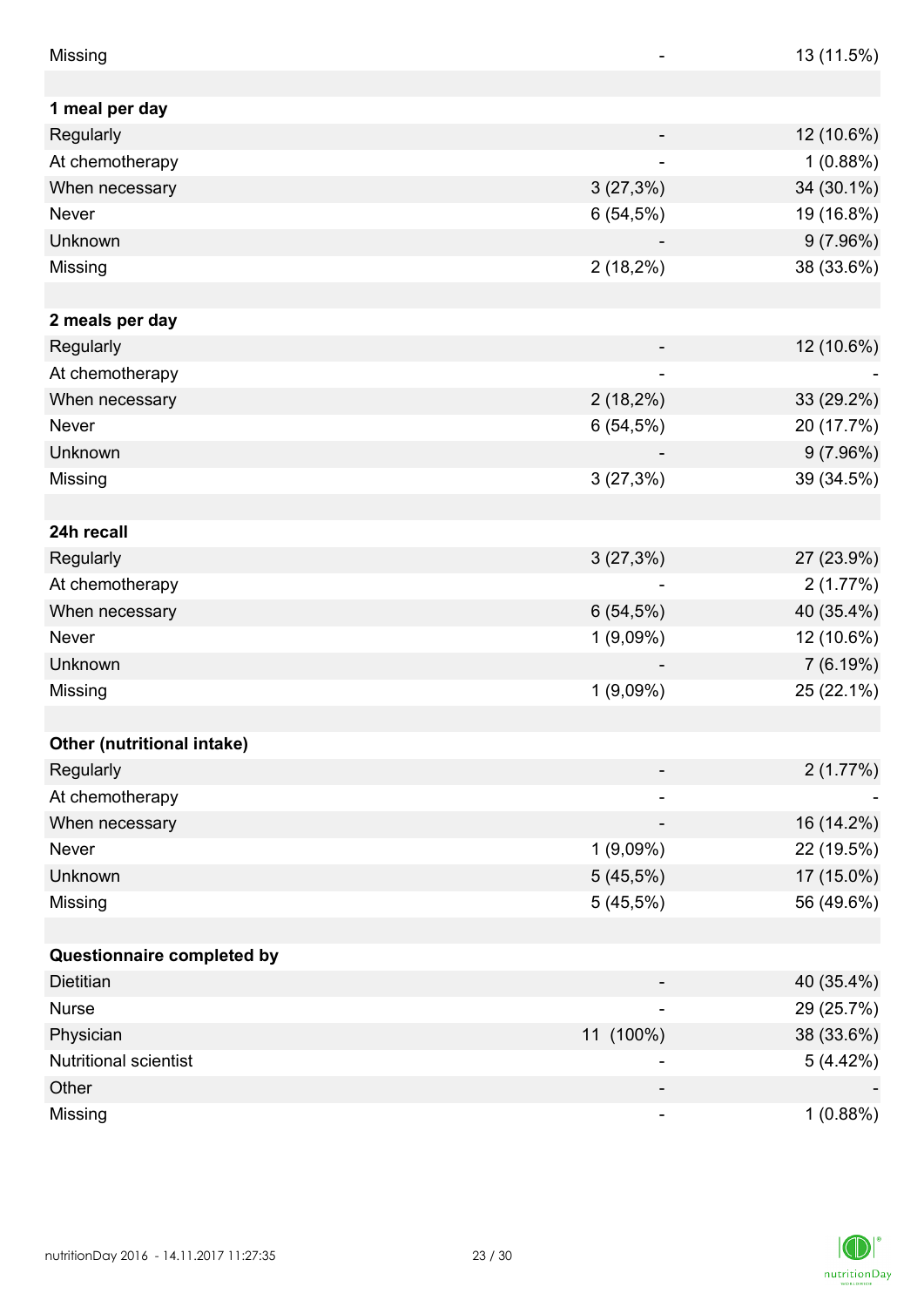| V. Oncology: Cancer patients - Diagnosis & therapy ("Sheet 2 onco") |                     |                          |
|---------------------------------------------------------------------|---------------------|--------------------------|
|                                                                     | <b>YOUR RESULTS</b> | <b>REFERENCE RESULTS</b> |
| Number of patients completing Sheet 2_onco:                         | 76                  | 959                      |
| Demographic data:                                                   |                     |                          |
| Age (years)                                                         | 65 [22-90]          | 66 [18-96]               |
| Female gender                                                       | 26 (34,2%)          | 378 (39.4%)              |
| Weight (kg)                                                         | $74,8 \pm 14,3$     | $65.1 \pm 16.5$          |
| Height (cm)                                                         | $173,2 \pm 9,4$     | $165.9 \pm 9.9$          |
| BMI (kg/m2)                                                         | $24,9 \pm 3,9$      | $23.7 \pm 4.7$           |
|                                                                     |                     |                          |
| Outpatient (o)/Ward (w)                                             |                     |                          |
| Outpatient(o)                                                       | $1(1,32\%)$         | 63 (6.57%)               |
| Ward $(w)$                                                          | 75 (98,7%)          | 892 (93.0%)              |
| Missing                                                             |                     | 4(0.42%)                 |
|                                                                     |                     |                          |
| <b>Goal of Therapy</b>                                              |                     |                          |
| Curative                                                            | 58 (76,3%)          | 554 (57.8%)              |
| Palliative                                                          | $8(10,5\%)$         | 343 (35.8%)              |
| Terminal                                                            | 4(5,26%)            | 37 (3.86%)               |
| Missing                                                             | 6(7,89%)            | 25 (2.61%)               |
| <b>Reason for admission</b>                                         |                     |                          |
| Clinical diagnostics                                                | 10 (13,2%)          | 104 (10.8%)              |
| Therapy                                                             | $1(1,32\%)$         | 469 (48.9%)              |
| Surgery related                                                     | 58 (76,3%)          | 200 (20.9%)              |
| <b>Treatment complications</b>                                      | 6(7,89%)            | 119 (12.4%)              |
| Poor health status                                                  | $1(1,32\%)$         | 118 (12.3%)              |
| Independent care difficult                                          |                     | 6(0.63%)                 |
| Missing                                                             |                     |                          |
|                                                                     |                     |                          |
| <b>Present cancer diagnosis</b>                                     |                     |                          |
| <b>Breast</b>                                                       | $1(1,32\%)$         | 51 (5.32%)               |
| Colon, rectum                                                       | 22 (28,9%)          | 163 (17.0%)              |
| Prostate                                                            |                     | 29 (3.02%)               |
| Lung                                                                | ۰                   | 75 (7.82%)               |
| <b>Skin</b>                                                         |                     | 4(0.42%)                 |
| Kidney/bladder                                                      | $7(9,21\%)$         | 30 (3.13%)               |
| Gastric/oesophageal                                                 | 20 (26,3%)          | 144 (15.0%)              |
| Pancreas                                                            | 5(6,58%)            | 63 (6.57%)               |
| Lymphoma                                                            |                     | 94 (9.80%)               |
| Ears nose throat (ENT)                                              |                     | 41 (4.28%)               |
| Leukaemia                                                           |                     | 74 (7.72%)               |
| Genital tract                                                       | 2(2,63%)            | 32 (3.34%)               |
|                                                                     |                     |                          |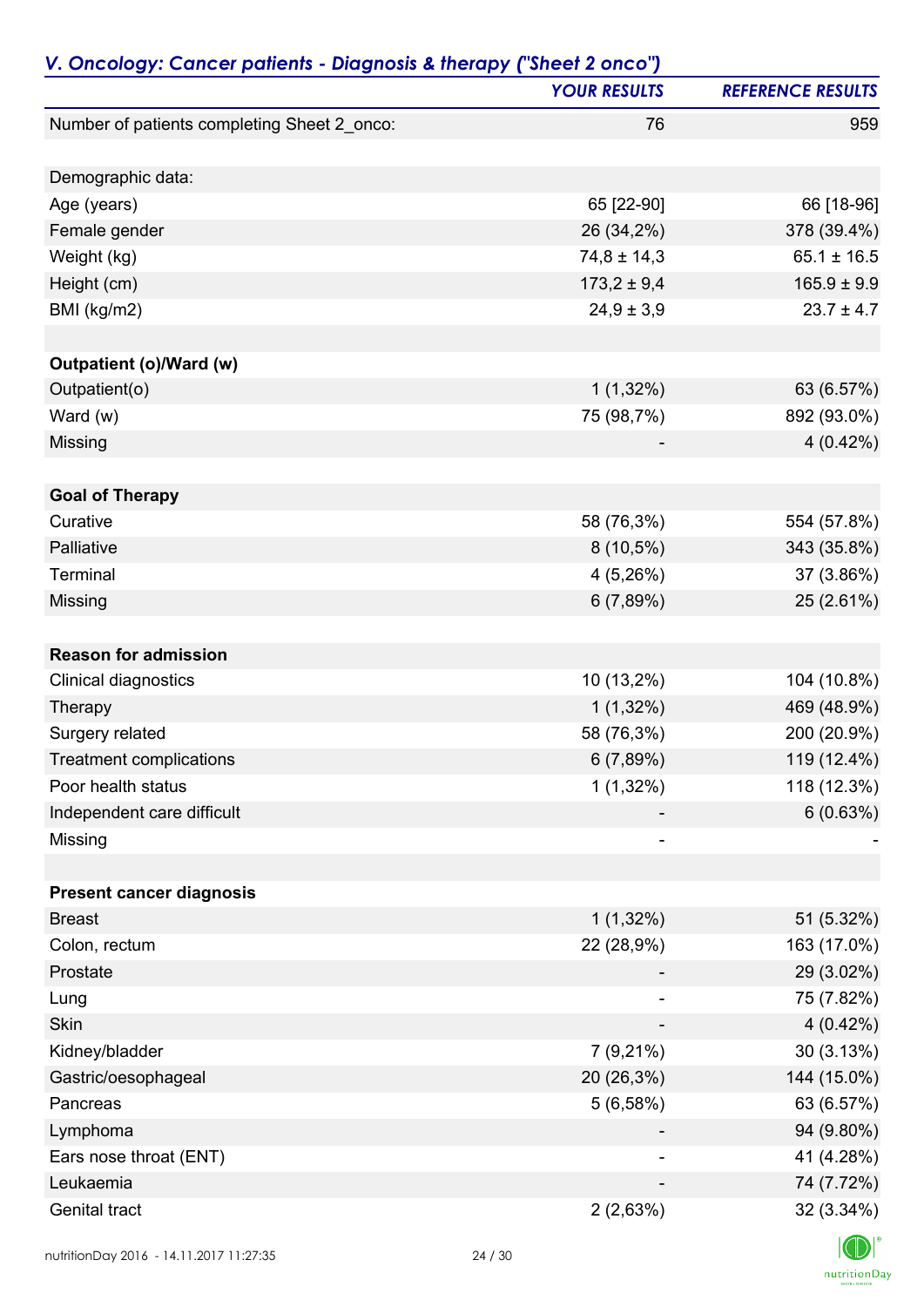| Liver                          | 18 (23,7%)               | 103 (10.7%) |
|--------------------------------|--------------------------|-------------|
| Sarcoma                        | -                        | 8(0.83%)    |
| <b>Brain</b>                   |                          | 11 (1.15%)  |
| Testicular                     | $\overline{\phantom{a}}$ |             |
| Other                          | 4(5,26%)                 | 73 (7.61%)  |
| Missing                        | $1(1,32\%)$              | 11 (1.15%)  |
|                                |                          |             |
| <b>Time since diagnosis</b>    |                          |             |
| 0-2 months                     | 29 (38,2%)               | 344 (35.9%) |
| 3-5 months                     | 13 (17,1%)               | 159 (16.6%) |
| 6-12 months                    | 12 (15,8%)               | 152 (15.8%) |
| 1-2 years                      | 11 (14,5%)               | 118 (12.3%) |
| 2-4 years                      | 5(6,58%)                 | 77 (8.03%)  |
| > 4 years                      | $1(1,32\%)$              | 87 (9.07%)  |
| Missing                        | 5(6,58%)                 | 19 (1.98%)  |
|                                |                          |             |
| <b>Cancer staging</b>          |                          |             |
| 0=Carcinoma in situ            | 2(2,63%)                 | 35 (3.65%)  |
| I=Localized                    | 5(6,58%)                 | 202 (21.1%) |
| II=Early locally advanced      | 15 (19,7%)               | 159 (16.6%) |
| III=Late locally advanced      | 11 (14,5%)               | 168 (17.5%) |
| IV=Metastasised                | 19 (25,0%)               | 287 (29.9%) |
| Missing                        | 24 (31,6%)               | 108 (11.3%) |
|                                |                          |             |
| Time since first therapy start |                          |             |
| No therapy                     | 22 (28,9%)               | 125 (13.0%) |
| Tumour staging/diagnosis       | $8(10,5\%)$              | 63 (6.57%)  |
| 0-2 months                     | 12 (15,8%)               | 267 (27.8%) |
| 3-5 months                     | 12 (15,8%)               | 128 (13.3%) |
| 6-12 months                    | 12 (15,8%)               | 135 (14.1%) |
| 1-2 years                      | $7(9,21\%)$              | 90 (9.38%)  |
| 2-4 years                      | 4(5,26%)                 | 59 (6.15%)  |
| > 4 years                      | $1(1,32\%)$              | 98 (10.2%)  |
| Missing                        | 5(6,58%)                 | 16 (1.67%)  |
|                                |                          |             |
| <b>Therapy situation</b>       |                          |             |
| Diagnosis                      | 18 (23,7%)               | 107 (11.2%) |
| Chemotherapy 1st line          | 2(2,63%)                 | 175 (18.2%) |
| Chemotherapy > 1st line        | 2(2,63%)                 | 142 (14.8%) |
| Radiotherapy                   |                          | 67 (6.99%)  |
| Target therapy                 |                          | 30(3.13%)   |
| Hormone therapy                |                          | 12 (1.25%)  |
| Palliative                     | 2(2,63%)                 | 108 (11.3%) |
| Surgery                        | 52 (68,4%)               | 322 (33.6%) |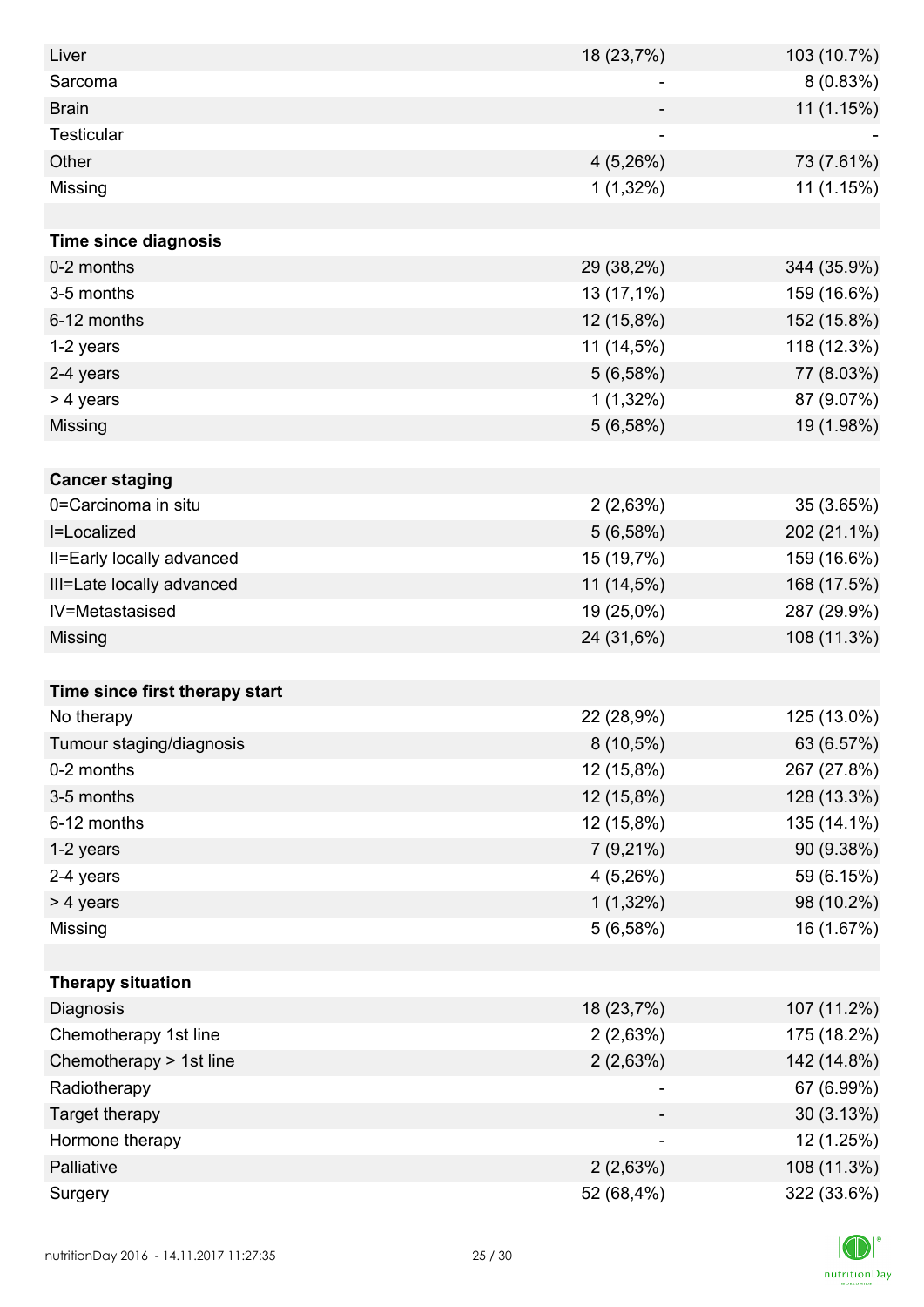| Cancer related complications                                                             |             | 57 (5.94%)  |
|------------------------------------------------------------------------------------------|-------------|-------------|
| Therapy related complications                                                            | $1(1,32\%)$ | 36 (3.75%)  |
| Missing                                                                                  | 4(5,26%)    | 13 (1.36%)  |
|                                                                                          |             |             |
| <b>Infections</b>                                                                        |             |             |
| None                                                                                     | 67 (88,2%)  | 731 (76.2%) |
| Local                                                                                    | 4(5,26%)    | 136 (14.2%) |
| General                                                                                  | 3(3,95%)    | 70 (7.30%)  |
| Missing                                                                                  | 2(2,63%)    | 22 (2.29%)  |
|                                                                                          |             |             |
| <b>Nutrition Treatment</b>                                                               |             |             |
| No special diet                                                                          | 63 (82,9%)  | 453 (47.2%) |
| Individualized diet plan                                                                 | 4(5,26%)    | 228 (23.8%) |
| Energy rich/protein rich ONS                                                             | 2(2,63%)    | 120 (12.5%) |
| Enteral nutrition (via NGT/PEG)                                                          |             | 52 (5.42%)  |
| Parenteral nutrition                                                                     | 6(7,89%)    | 128 (13.3%) |
| ONS enriched with special nutrients                                                      |             | 19 (1.98%)  |
| Special nutrients (EPA, branched chained amino acids,<br>glutamine, arginine, carnitine) |             | 7(0.73%)    |
| Personal preferences                                                                     |             | 109 (11.4%) |
| Counselling                                                                              |             | 54 (5.63%)  |
| Other                                                                                    | $1(1,32\%)$ | 27 (2.82%)  |
| <b>Missing</b>                                                                           |             |             |

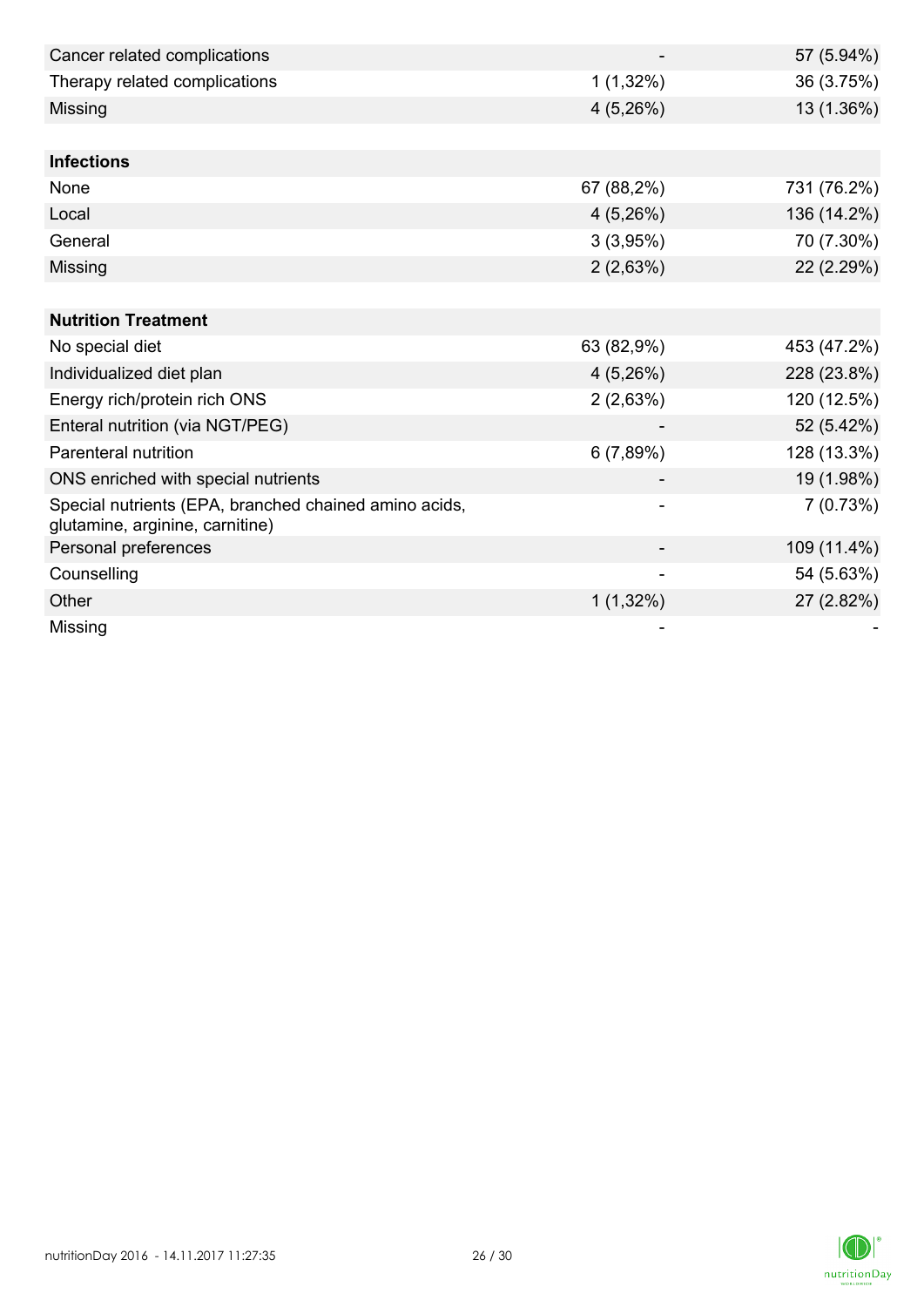| V. Oncology: Cancer patients - Appetite, food intake & quality of life ("Sheet 3 onco") |                     |                          |
|-----------------------------------------------------------------------------------------|---------------------|--------------------------|
|                                                                                         | <b>YOUR RESULTS</b> | <b>REFERENCE RESULTS</b> |
| Number of patients completing Sheet 3_onco:                                             | 76                  | 951                      |
|                                                                                         |                     |                          |
| Body weight prior to becoming ill                                                       | 85 [44-120]         | 70 [22-180]              |
| Actual body weight                                                                      | 74 [40-105]         | 63 [21-128]              |
| Change in weight was                                                                    |                     |                          |
| Intentional                                                                             | 5(6,58%)            | 31 (3.23%)               |
| Unintentional                                                                           | 48 (63,2%)          | 607 (63.3%)              |
| Weight is stable                                                                        | 19 (25,0%)          | 154 (16.1%)              |
| Missing                                                                                 |                     | 30 (3.13%)               |
| During the last week                                                                    |                     |                          |
| Patients who have had pain:                                                             |                     |                          |
| Not at all                                                                              | 29 (38,2%)          | 329 (34.3%)              |
| A little                                                                                | 22 (28,9%)          | 263 (27.4%)              |
| Quite a bit                                                                             | 20 (26,3%)          | 161 (16.8%)              |
| Very much                                                                               | 3(3,95%)            | 107 (11.2%)              |
| Missing                                                                                 | 2(2,63%)            | 87 (9.07%)               |
| Patients who needed a rest:                                                             |                     |                          |
| Not at all                                                                              | 30 (39,5%)          | 230 (24.0%)              |
| A little                                                                                | 22 (28,9%)          | 279 (29.1%)              |
| Quite a bit                                                                             | 16 (21,1%)          | 212 (22.1%)              |
| Very much                                                                               | 6(7,89%)            | 125 (13.0%)              |
| Missing                                                                                 | 2(2,63%)            | 95 (9.91%)               |
|                                                                                         |                     |                          |
| Patients who felt weak:                                                                 |                     |                          |
| Not at all                                                                              | 34 (44,7%)          | 228 (23.8%)              |
| A little                                                                                | 16 (21,1%)          | 266 (27.7%)              |
| Quite a bit                                                                             | 16 (21,1%)          | 224 (23.4%)              |
| Very much                                                                               | $7(9,21\%)$         | 135 (14.1%)              |
| Missing                                                                                 | 3(3,95%)            | 92 (9.59%)               |
| Patients who felt depressed:                                                            |                     |                          |
| Not at all                                                                              | 47 (61,8%)          | 348 (36.3%)              |
| A little                                                                                | 20 (26,3%)          | 303 (31.6%)              |
| Quite a bit                                                                             | $7(9,21\%)$         | 125 (13.0%)              |
| Very much                                                                               |                     | 72 (7.51%)               |
| Missing                                                                                 | 2(2,63%)            | 89 (9.28%)               |

### **Patients who were tired:**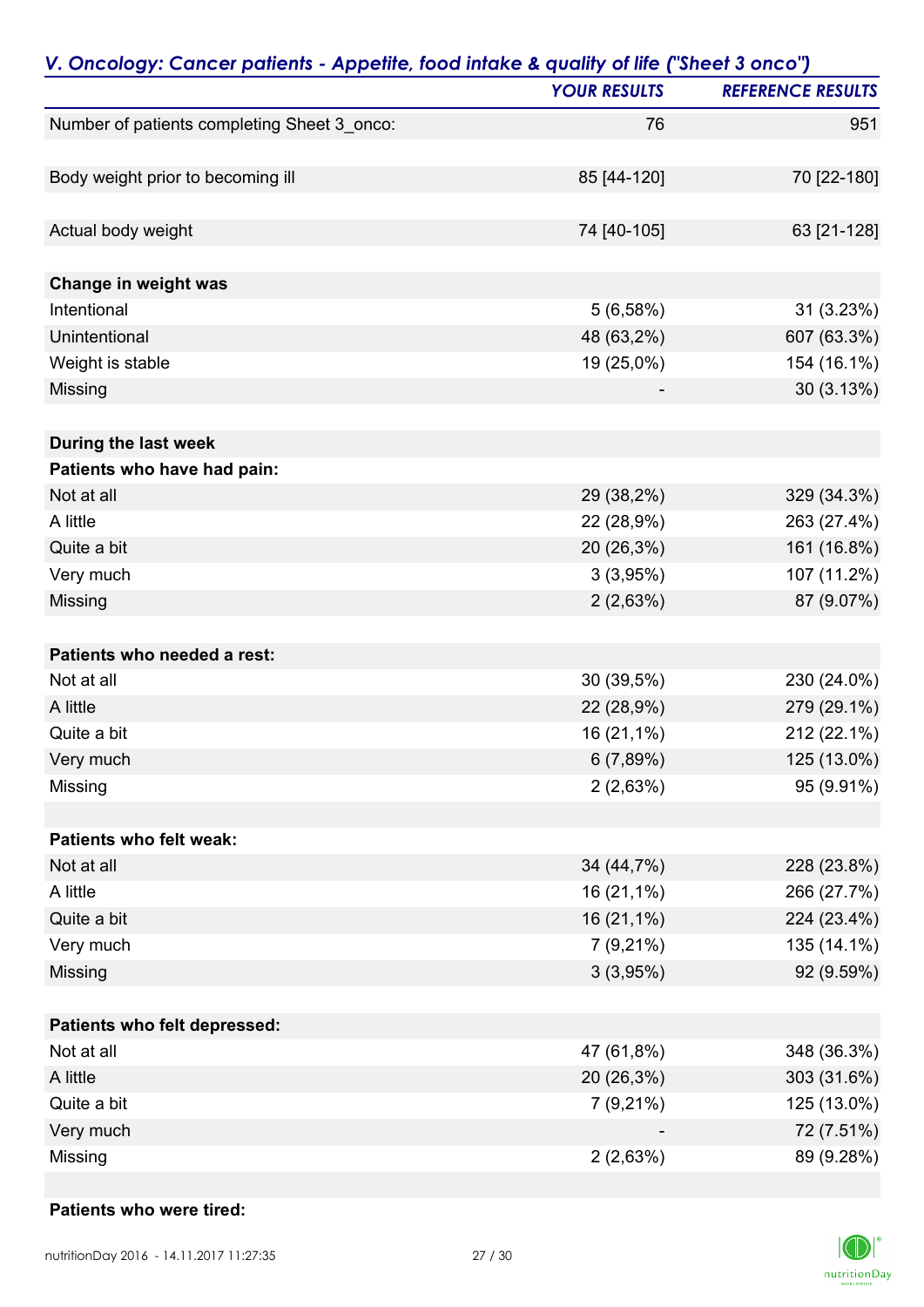| Not at all                                                  | 33 (43,4%)  | 241 (25.1%) |
|-------------------------------------------------------------|-------------|-------------|
| A little                                                    | 26 (34,2%)  | 283 (29.5%) |
| Quite a bit                                                 | $9(11,8\%)$ | 213 (22.2%) |
| Very much                                                   | 6(7,89%)    | 116 (12.1%) |
| Missing                                                     | 2(2,63%)    | 89 (9.28%)  |
|                                                             |             |             |
| Patients whose pain interfered with their daily activities: |             |             |
| Not at all                                                  | 41 (53,9%)  | 373 (38.9%) |
| A little                                                    | 17 (22,4%)  | 220 (22.9%) |
| Quite a bit                                                 | $9(11,8\%)$ | 142 (14.8%) |
| Very much                                                   | 6(7,89%)    | 110 (11.5%) |
| Missing                                                     | 3(3,95%)    | 94 (9.80%)  |
|                                                             |             |             |
| Patients who lacked appetite:                               |             |             |
| Not at all                                                  | 41 (53,9%)  | 347 (36.2%) |
| A little                                                    | 19 (25,0%)  | 238 (24.8%) |
| Quite a bit                                                 | 13 (17,1%)  | 149 (15.5%) |
| Very much                                                   | $1(1,32\%)$ | 113 (11.8%) |
| Missing                                                     | 2(2,63%)    | 95 (9.91%)  |
|                                                             |             |             |
| <b>Just now</b>                                             |             |             |
| Patients who have pain:                                     |             |             |
| Not at all                                                  | 33 (43,4%)  | 375 (39.1%) |
| A little                                                    | 23 (30,3%)  | 304 (31.7%) |
| Quite a bit                                                 | 14 (18,4%)  | 122 (12.7%) |
| Very much                                                   | 3(3,95%)    | 45 (4.69%)  |
| Missing                                                     | 3(3,95%)    | 98 (10.2%)  |
|                                                             |             |             |
| Patients who need a rest:                                   |             |             |
| Not at all                                                  | 27 (35,5%)  | 192 (20.0%) |
| A little                                                    | 23 (30,3%)  | 322 (33.6%) |
| Quite a bit                                                 | 16 (21,1%)  | 230 (24.0%) |
| Very much                                                   | $8(10,5\%)$ | 98 (10.2%)  |
| Missing                                                     | 2(2,63%)    | 96 (10.0%)  |
|                                                             |             |             |
| <b>Patients who feel weak:</b>                              |             |             |
| Not at all                                                  | 32 (42,1%)  | 209 (21.8%) |
| A little                                                    | 18 (23,7%)  | 313 (32.6%) |
| Quite a bit                                                 | 17 (22,4%)  | 219 (22.8%) |
| Very much                                                   | $7(9,21\%)$ | 99 (10.3%)  |
| Missing                                                     | 2(2,63%)    | 98 (10.2%)  |
|                                                             |             |             |
| Patients who are depressed:<br>Not at all                   |             |             |
|                                                             | 48 (63,2%)  | 375 (39.1%) |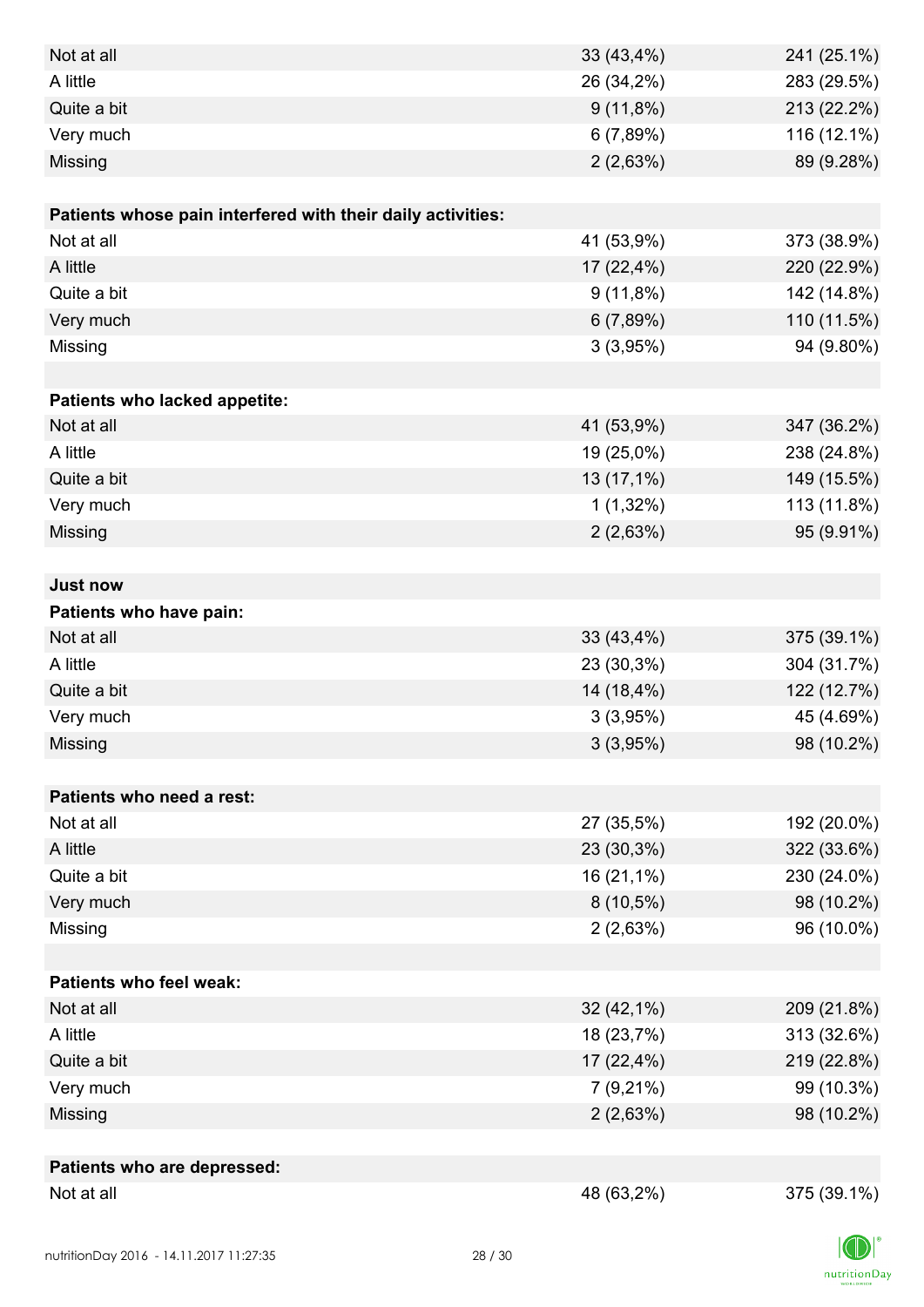| A little                                                    | 20 (26,3%)  | 314 (32.7%) |
|-------------------------------------------------------------|-------------|-------------|
| Quite a bit                                                 | 5(6,58%)    | 116 (12.1%) |
| Very much                                                   | $1(1,32\%)$ | 39 (4.07%)  |
| Missing                                                     | 2(2,63%)    | 96 (10.0%)  |
|                                                             |             |             |
| <b>Patients who are tired:</b>                              |             |             |
| Not at all                                                  | 36 (47,4%)  | 222 (23.1%) |
| A little                                                    | 23 (30,3%)  | 343 (35.8%) |
| Quite a bit                                                 | $7(9,21\%)$ | 197 (20.5%) |
| Very much                                                   | $8(10,5\%)$ | 82 (8.55%)  |
| Missing                                                     | 2(2,63%)    | 94 (9.80%)  |
|                                                             |             |             |
| Patients whose pain interferes with their daily activities: |             |             |
| Not at all                                                  | 38 (50,0%)  | 339 (35.3%) |
| A little                                                    | 19 (25,0%)  | 259 (27.0%) |
| Quite a bit                                                 | 12 (15,8%)  | 154 (16.1%) |
| Very much                                                   | 5(6,58%)    | 80 (8.34%)  |
| Missing                                                     | 2(2,63%)    | 100 (10.4%) |
|                                                             |             |             |
| Patients who lack appetite:                                 |             |             |
| Not at all                                                  | 37 (48,7%)  | 327 (34.1%) |
| A little                                                    | 19 (25,0%)  | 264 (27.5%) |
| Quite a bit                                                 | 14 (18,4%)  | 157 (16.4%) |
| Very much                                                   | 4(5,26%)    | 92 (9.59%)  |
| Missing                                                     | 2(2,63%)    | 99 (10.3%)  |
|                                                             |             |             |
| Reasons for change in appetite/food intake                  |             |             |
| Nausea/Vomiting                                             | $7(9,21\%)$ | 154 (16.1%) |
| Inflammation in mouth                                       |             | 55 (5.74%)  |
| Pain                                                        | $9(11,8\%)$ | 116 (12.1%) |
| Constipation                                                | $1(1,32\%)$ | 64 (6.67%)  |
| Diarrhea                                                    | $1(1,32\%)$ | 42 (4.38%)  |
| Change in taste/smell                                       | 3(3,95%)    | 104 (10.8%) |
| Early satiation/Loss of appetite                            | 23 (30,3%)  | 217 (22.6%) |
| Other                                                       | 27 (35,5%)  | 165 (17.2%) |
| Missing                                                     | 2(2,63%)    | 45 (4.69%)  |
|                                                             |             |             |
| Maximum activity performed by patients                      |             |             |
| Able to do sports                                           | 2(2,63%)    | 38 (3.96%)  |
| Fully active                                                | 23 (30,3%)  | 125 (13.0%) |
| Able to carry out light activities                          | 29 (38,2%)  | 184 (19.2%) |
| Able to carry out self care                                 | $9(11,8\%)$ | 215 (22.4%) |
| Able to carry out limited self care                         | 5(6,58%)    | 146 (15.2%) |
| Confined to bed or chair                                    | 6(7,89%)    | 142 (14.8%) |